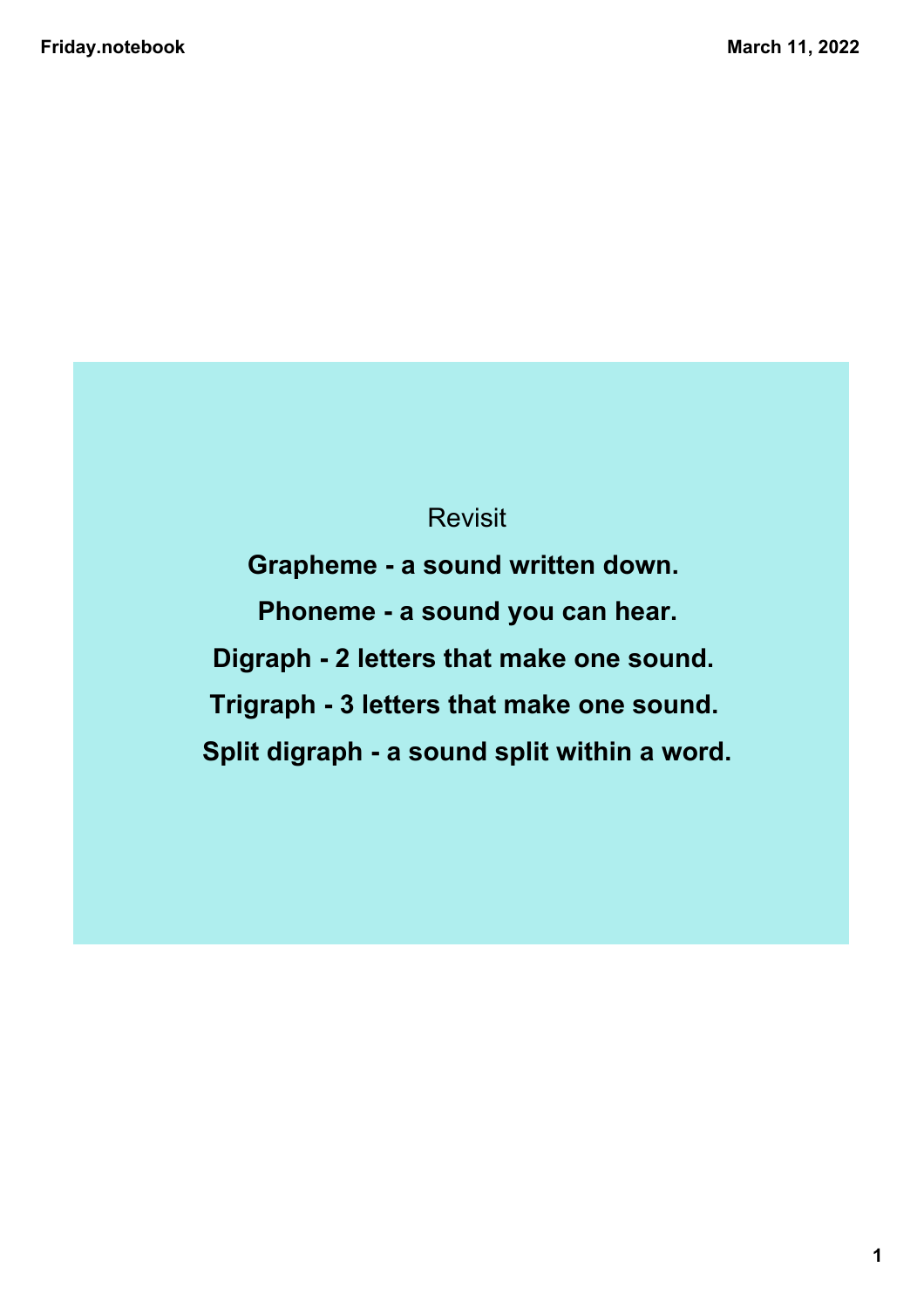#### Read phase 4 tricky words

**2**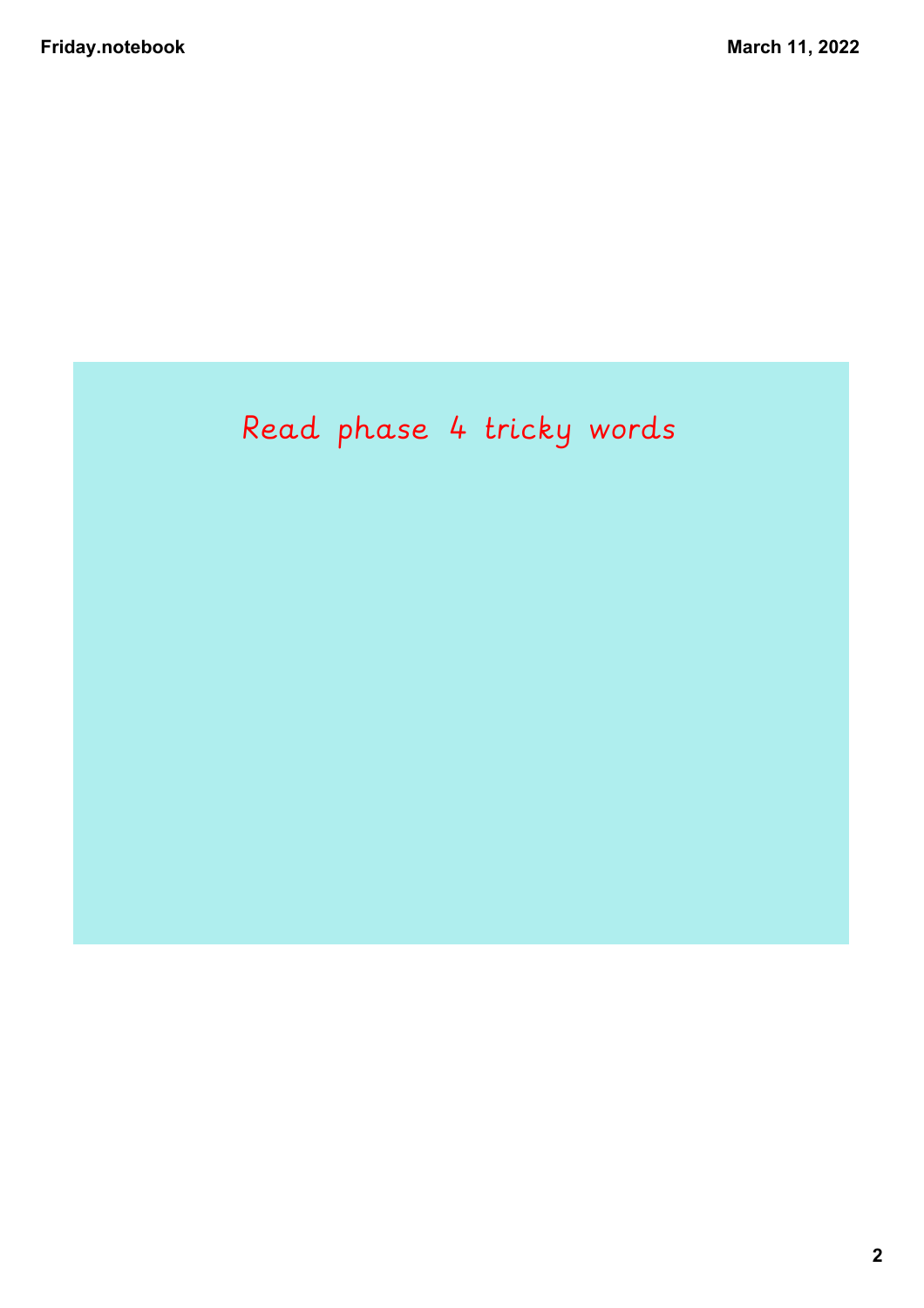## said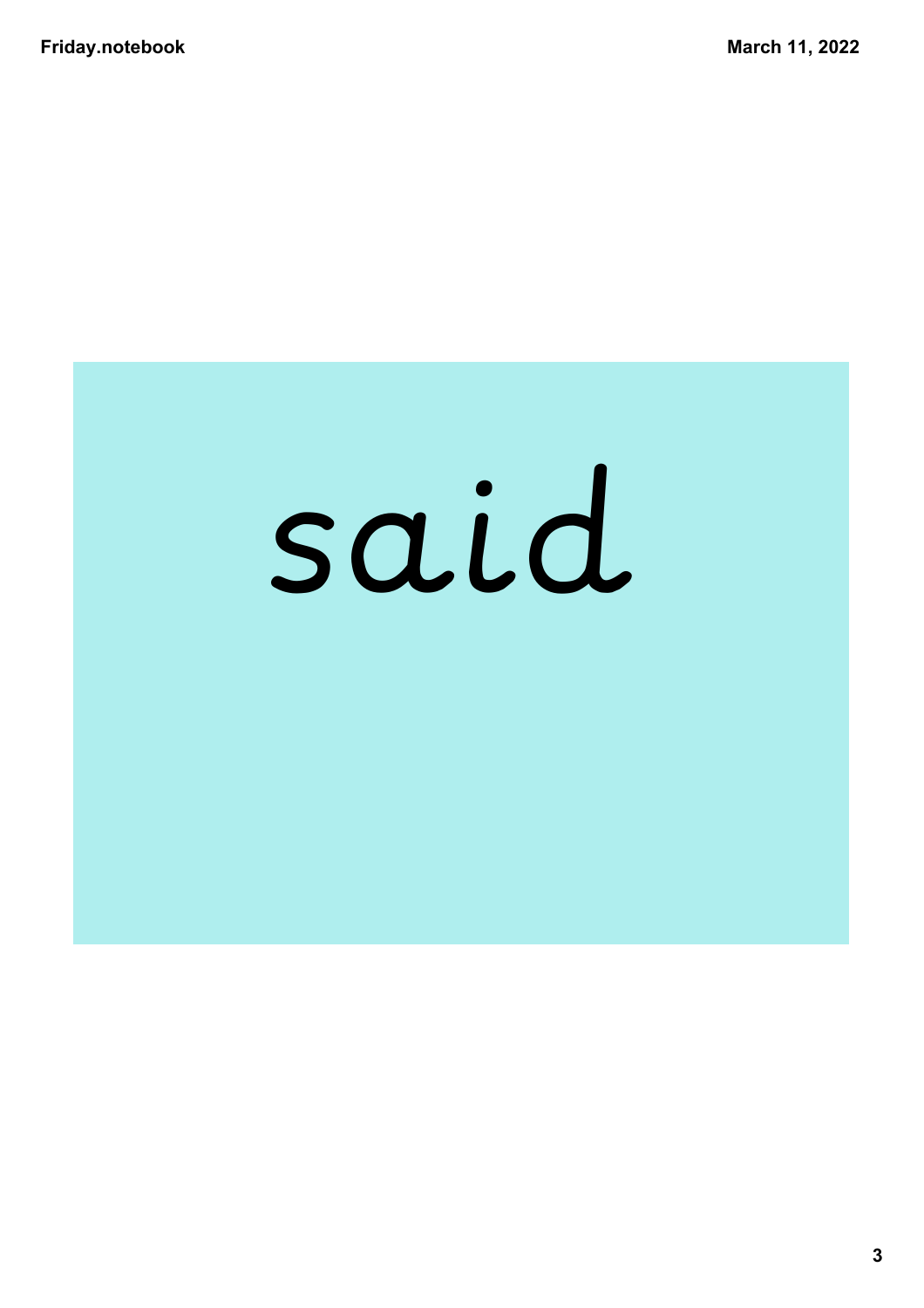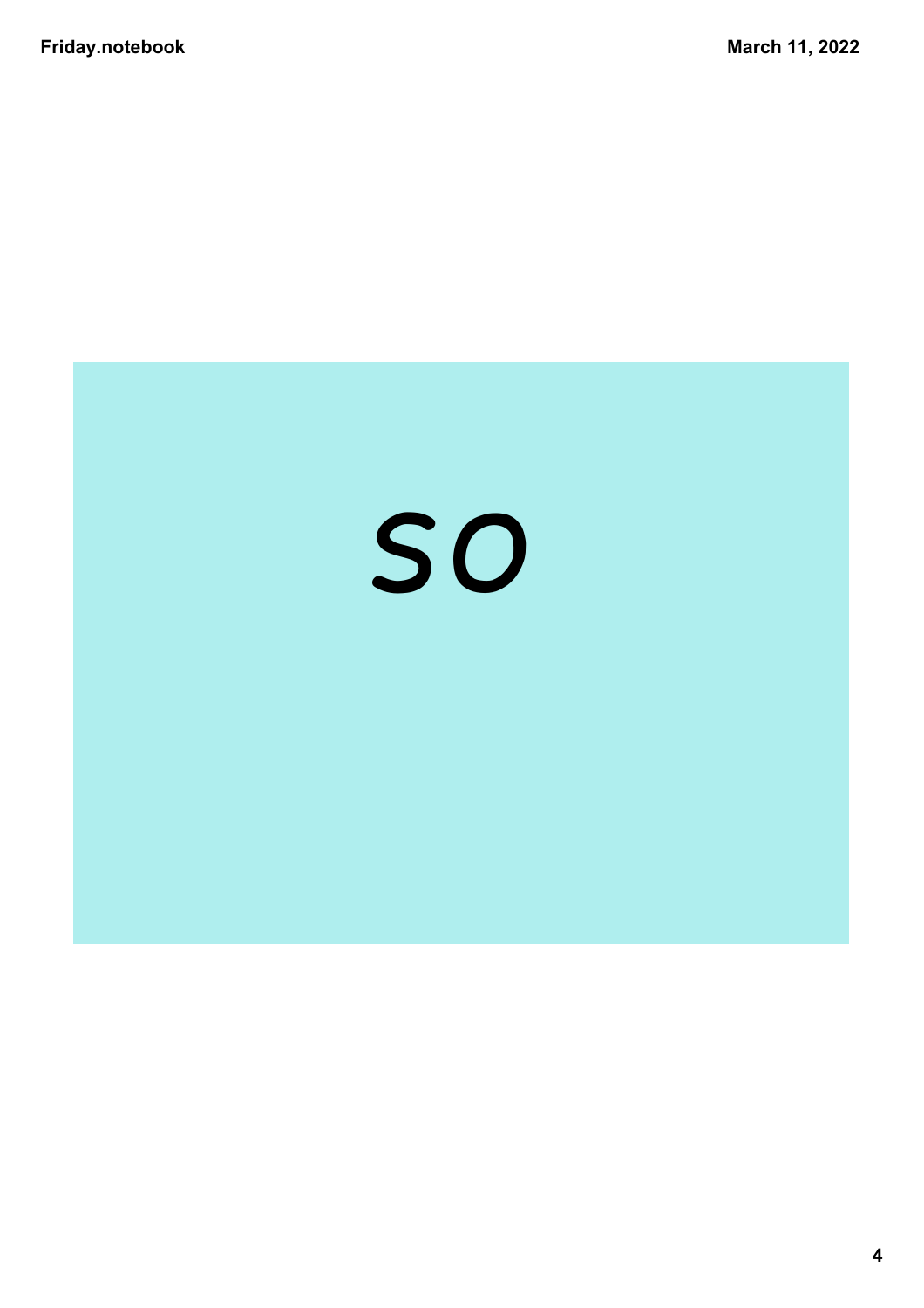## have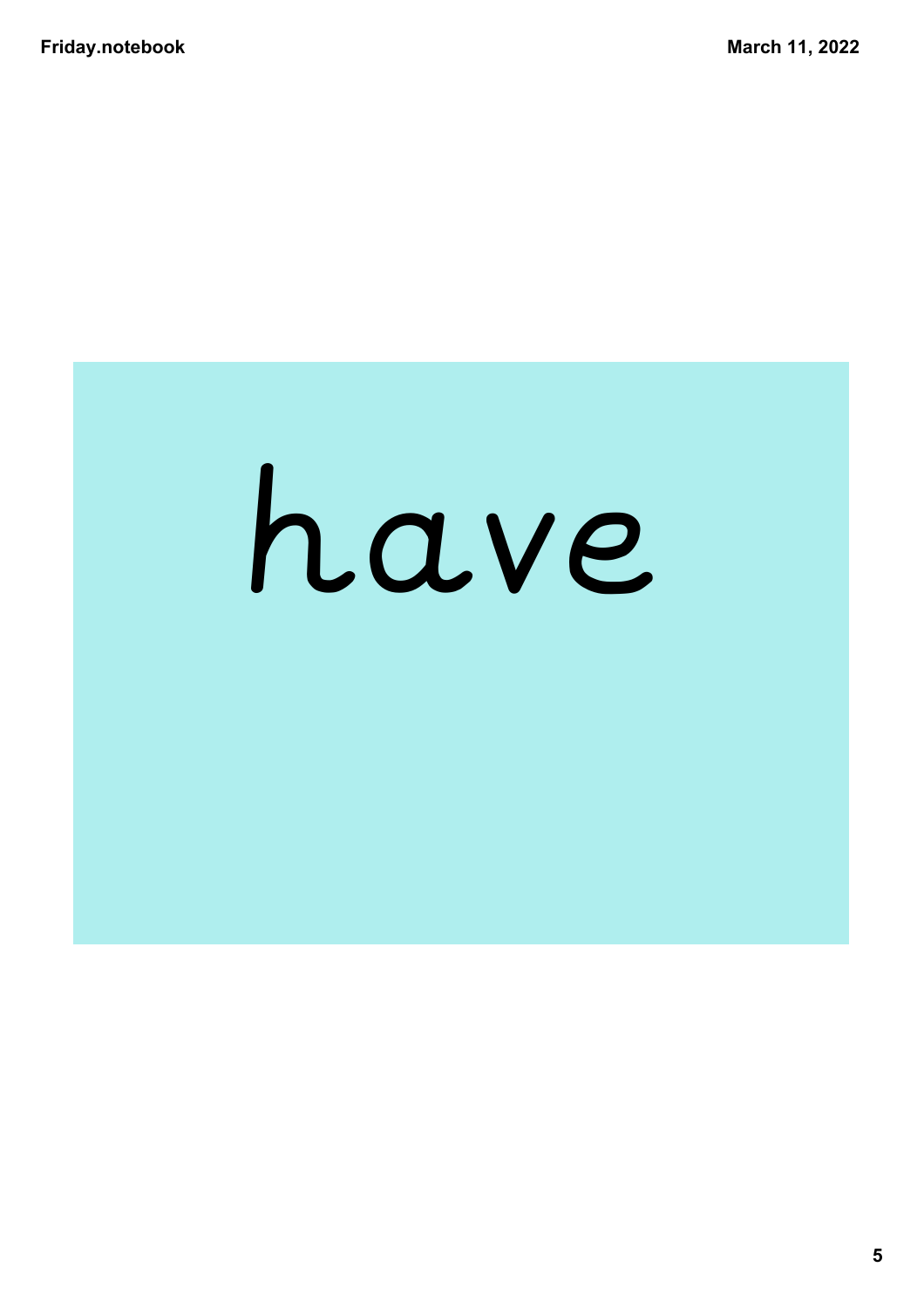### Like.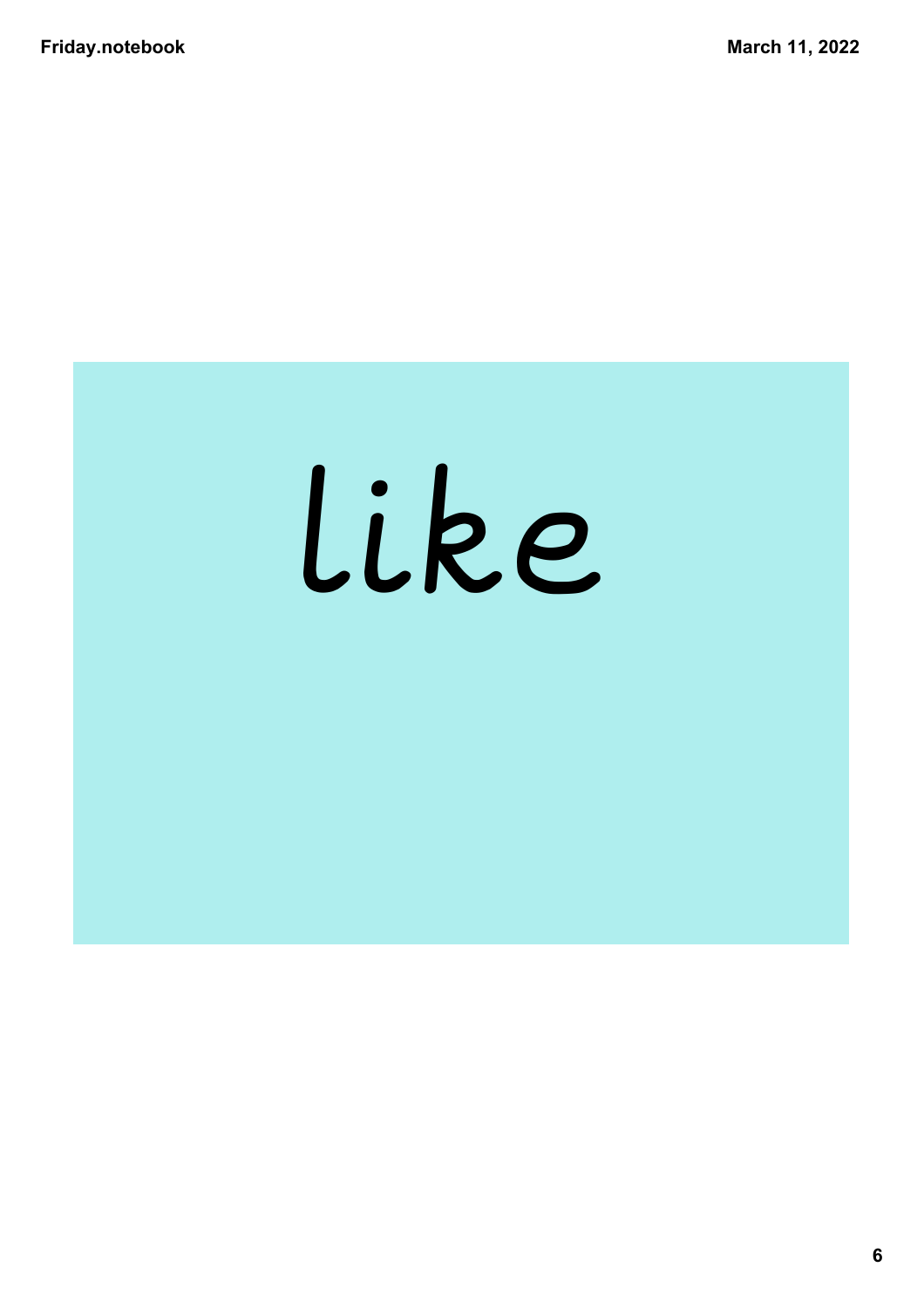### some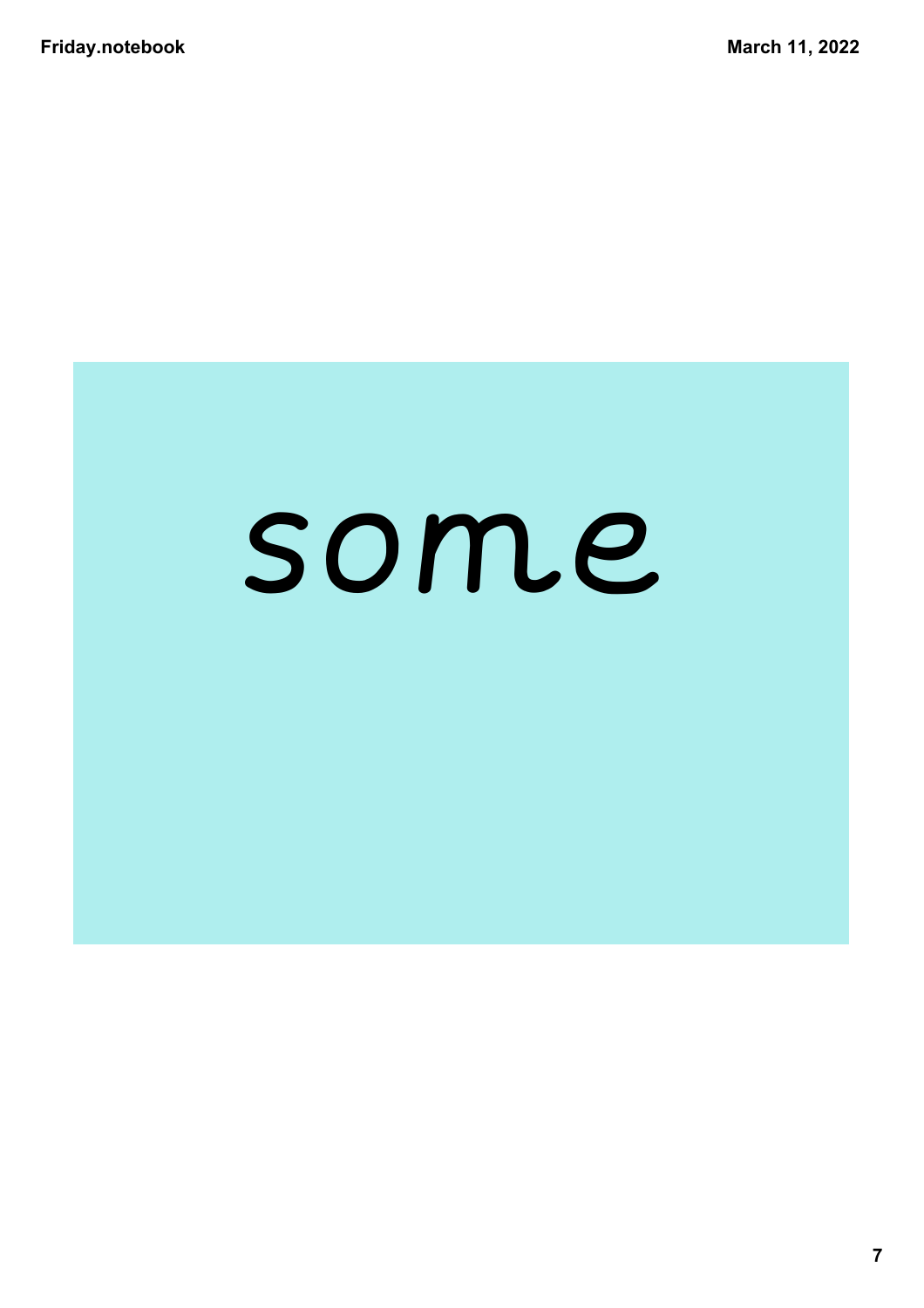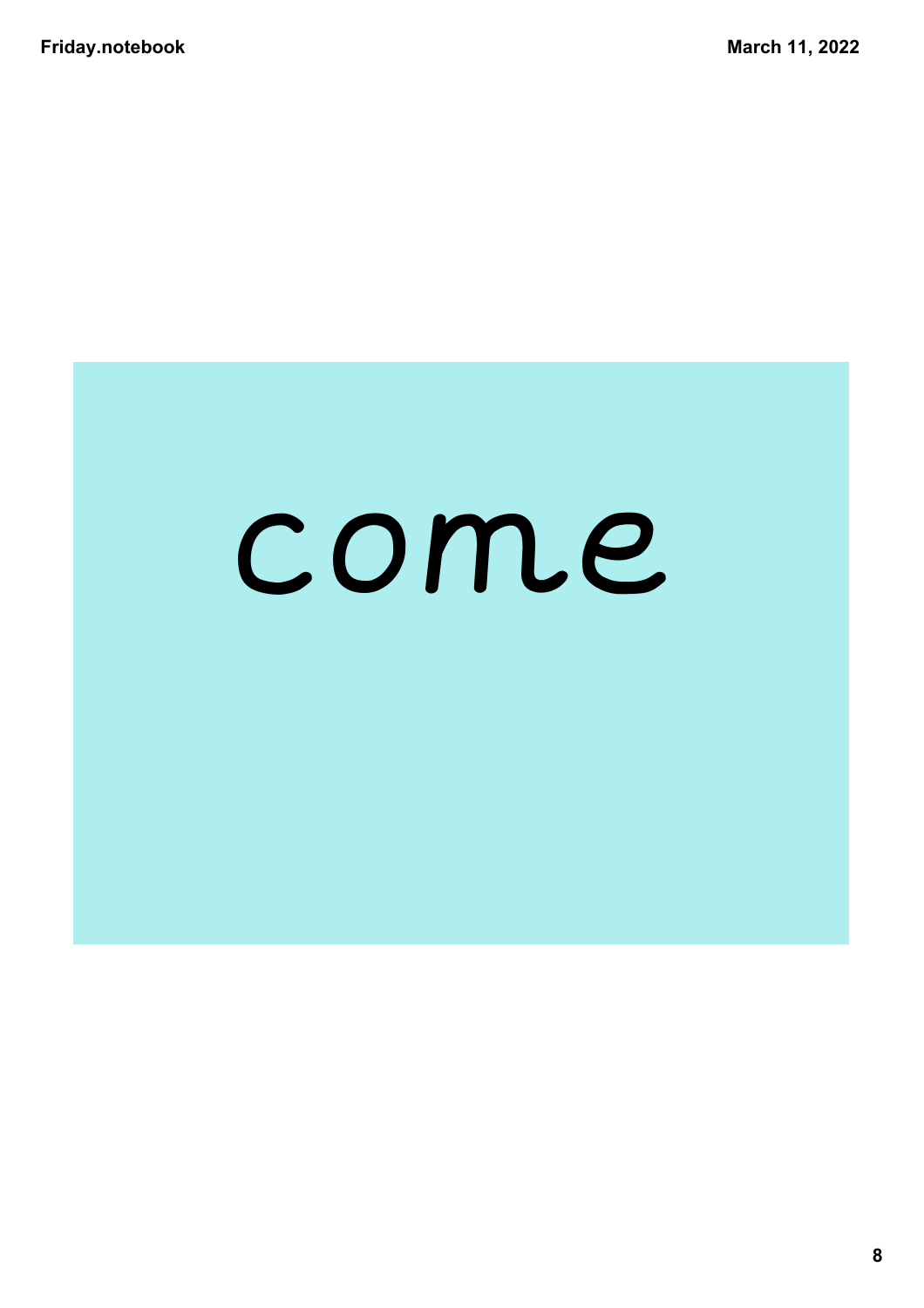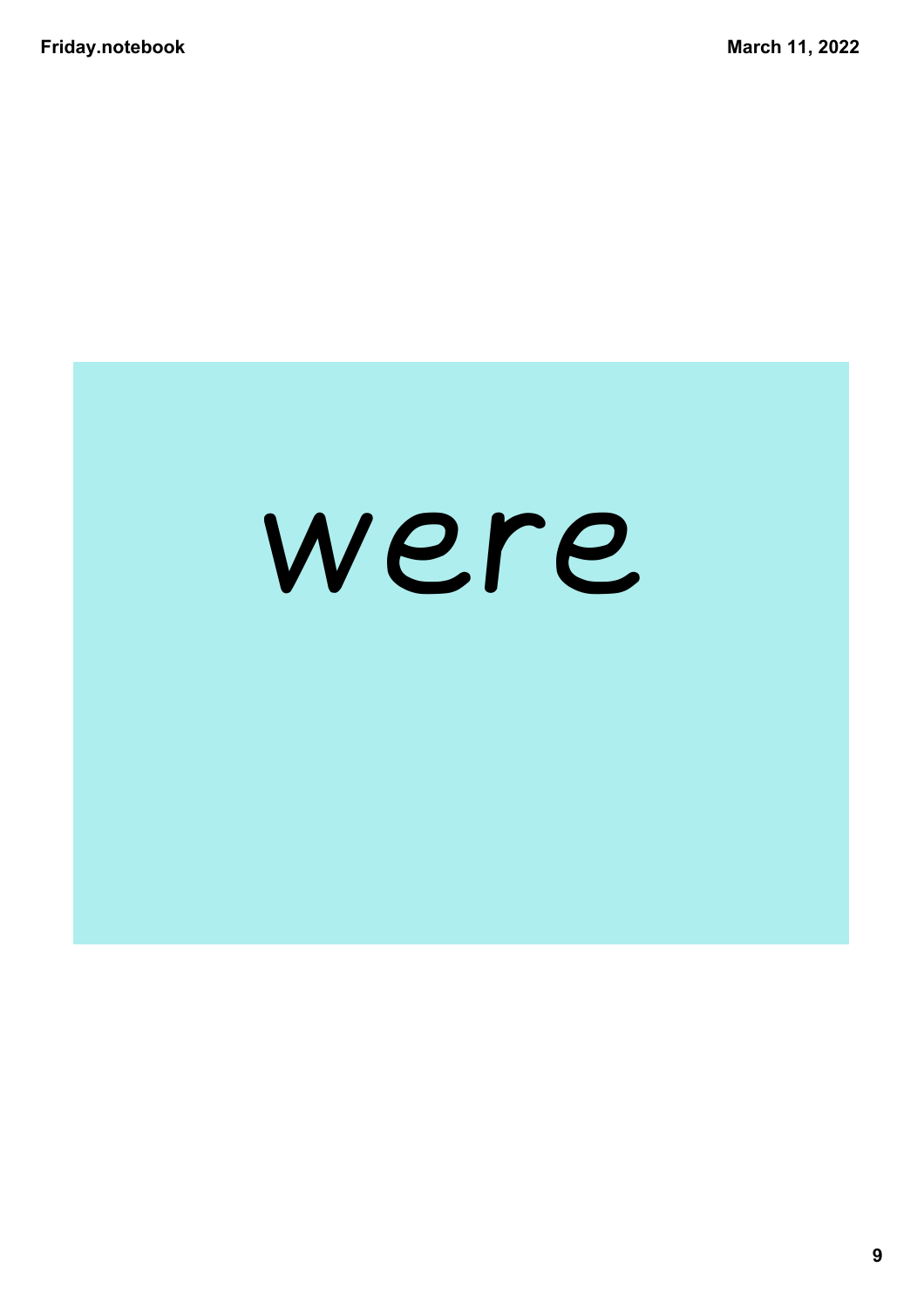# there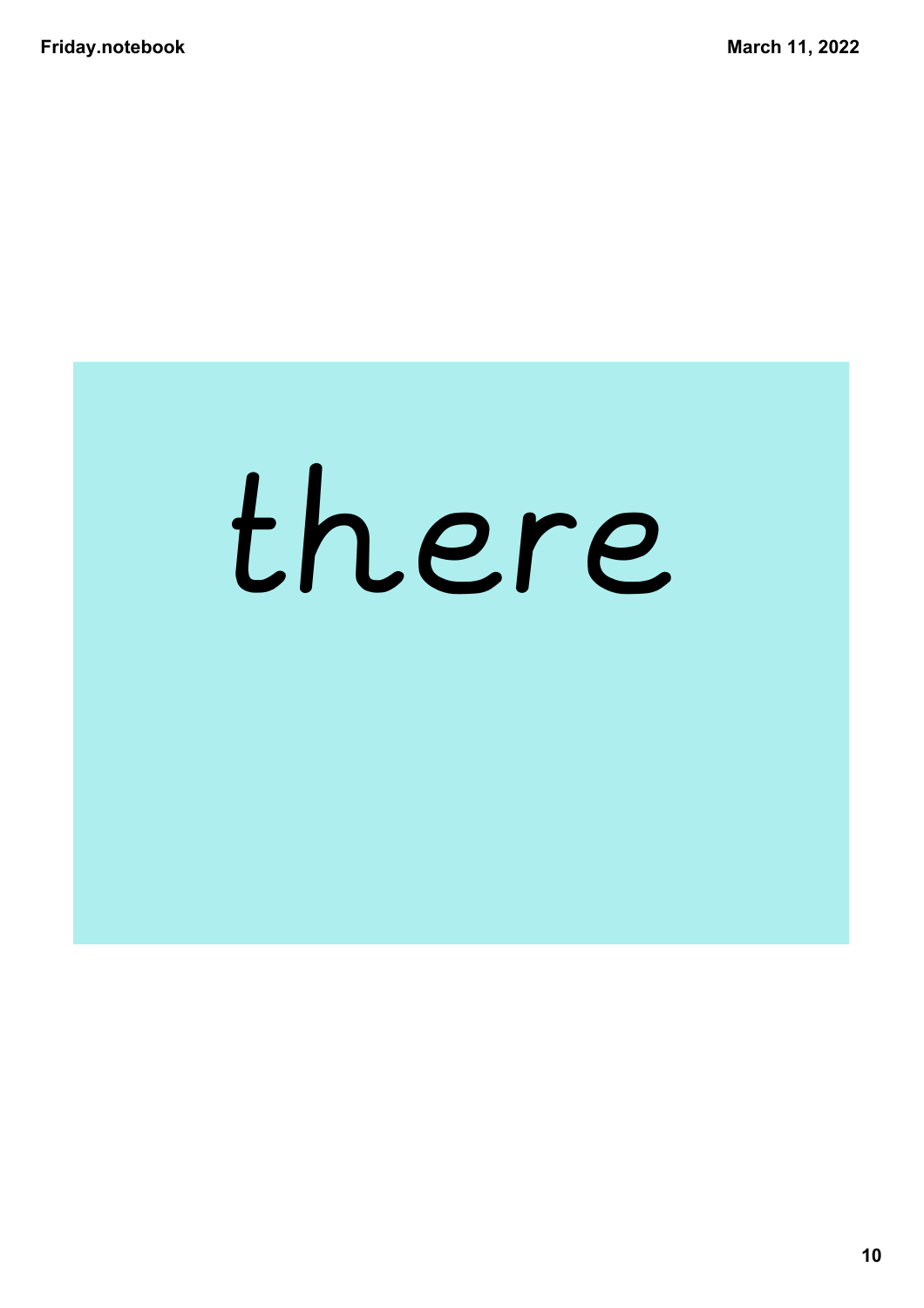### little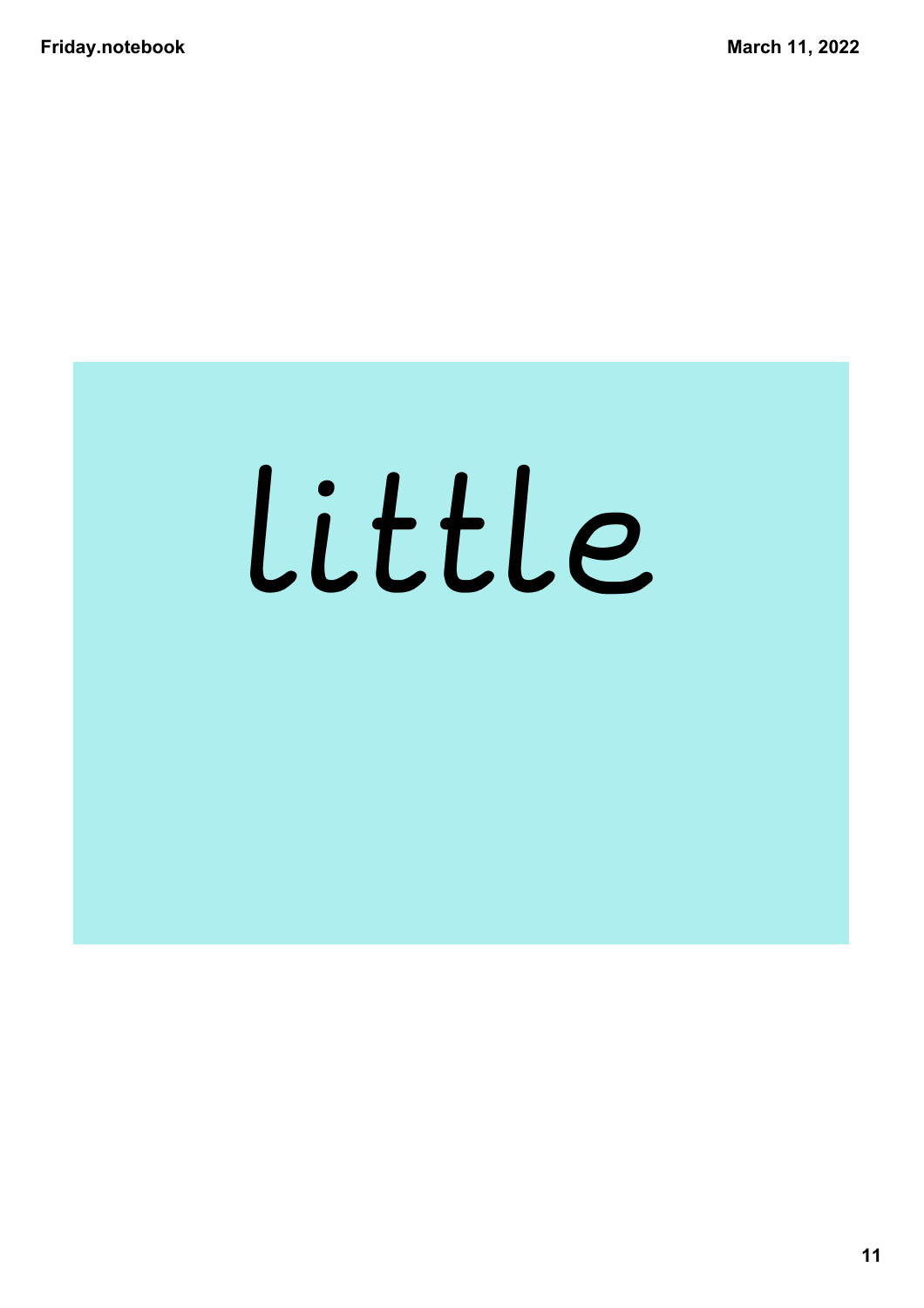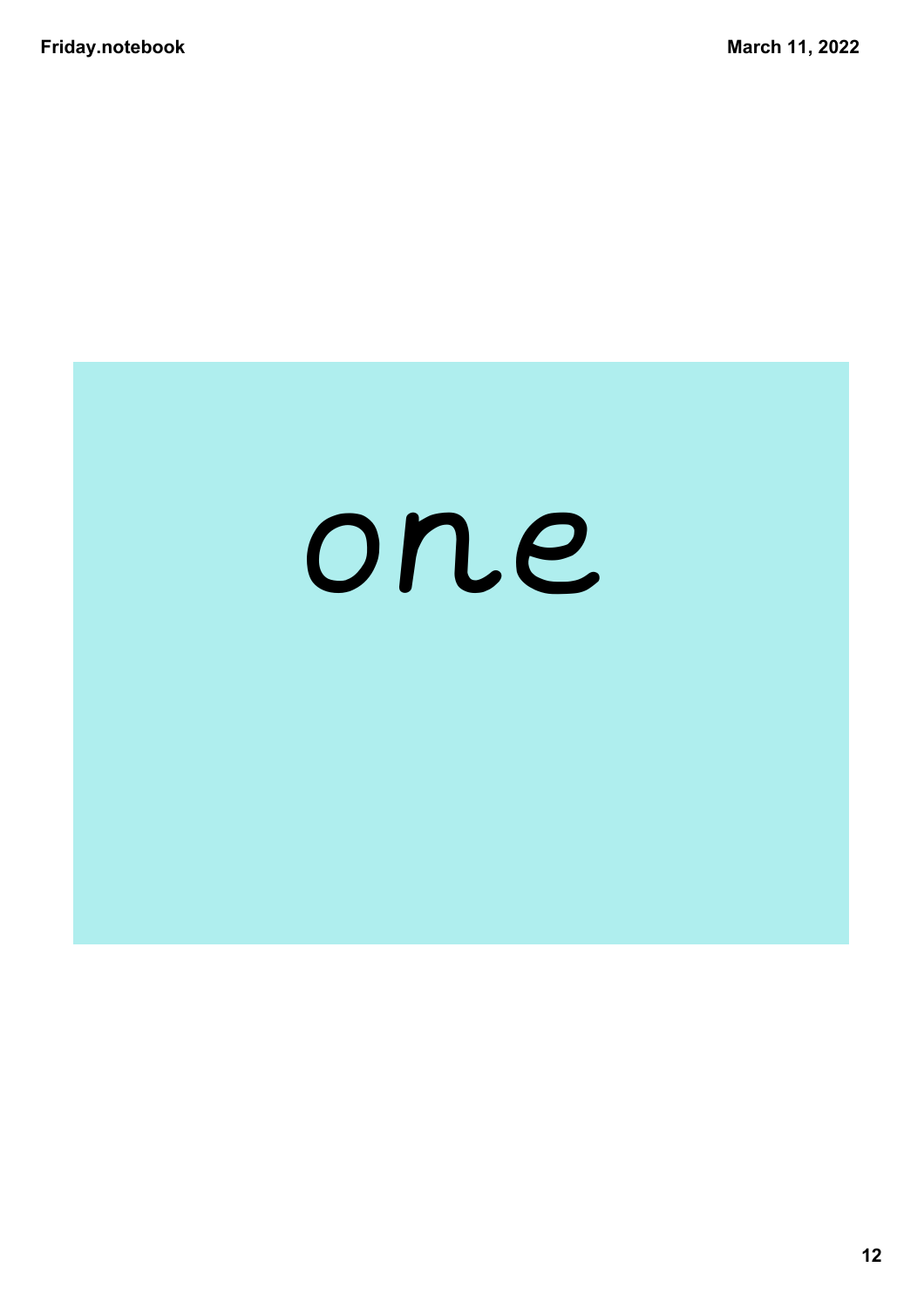# they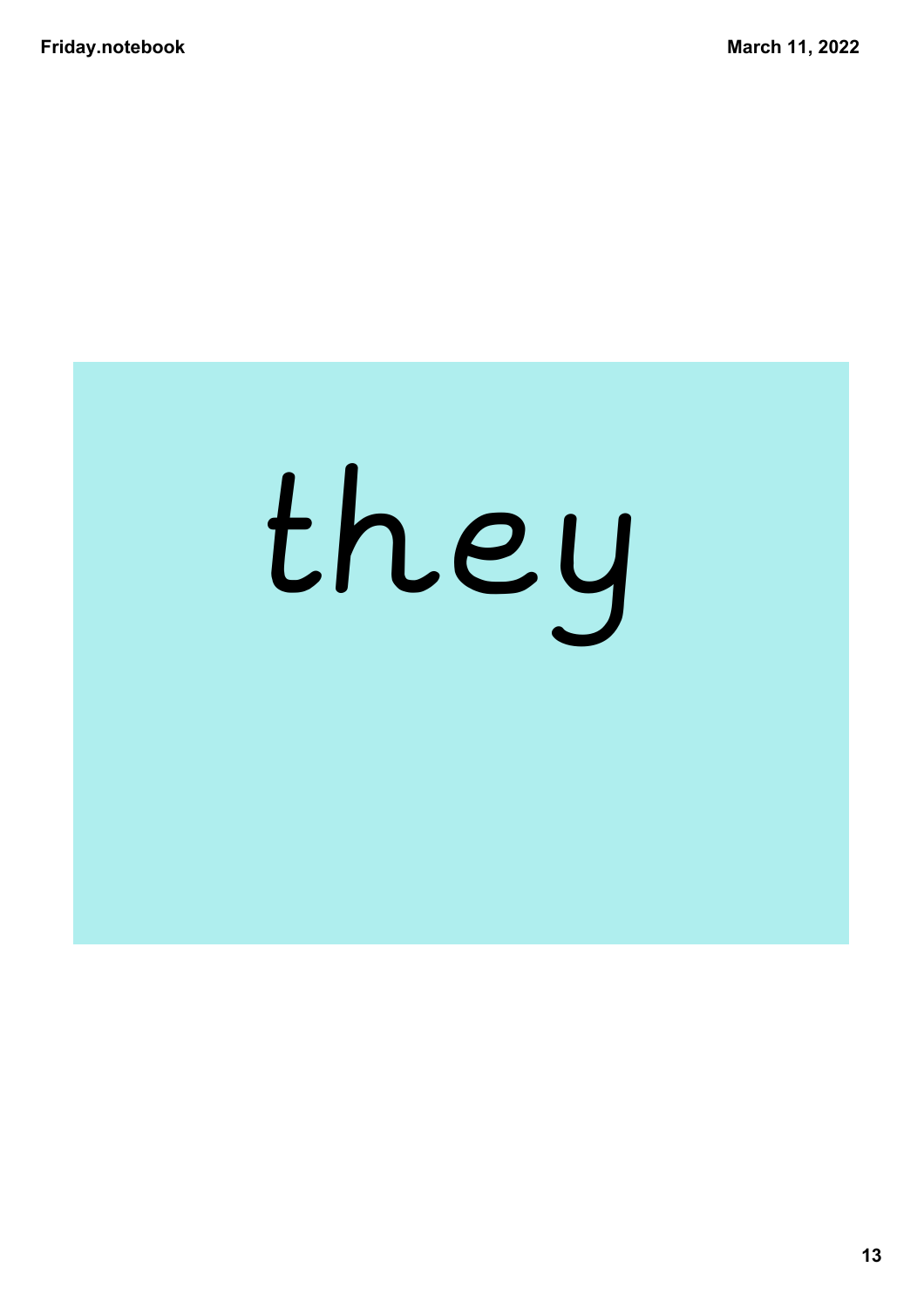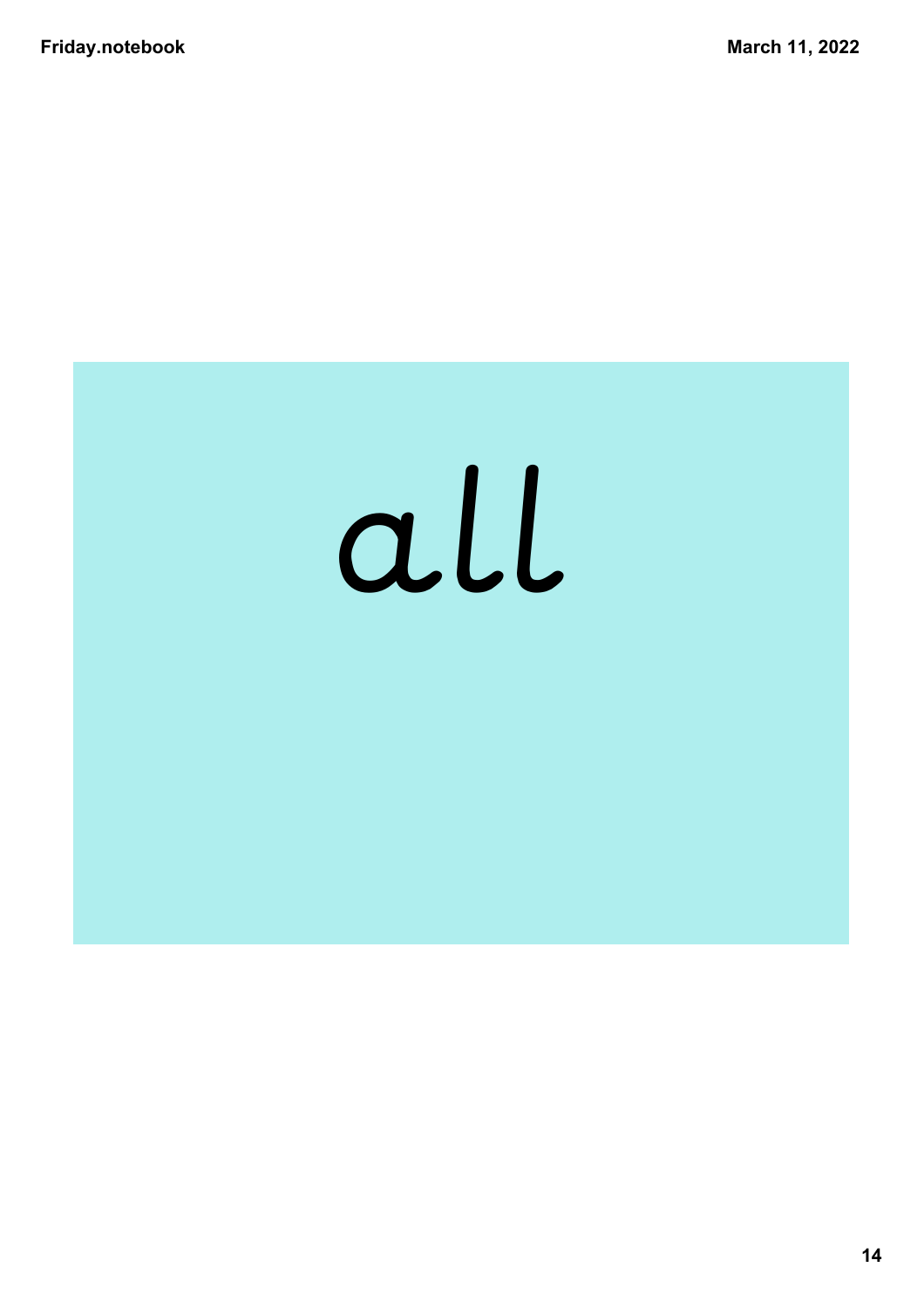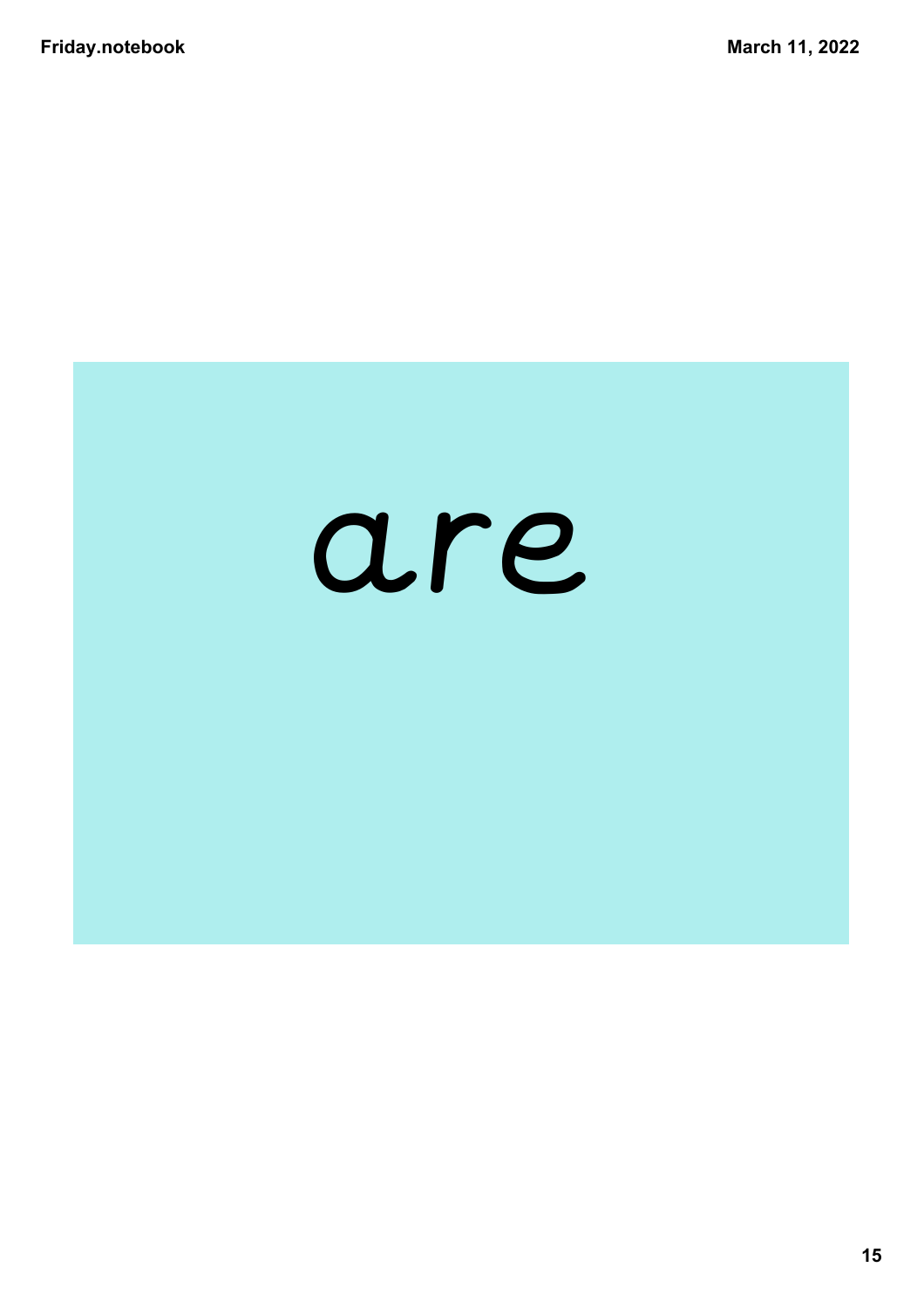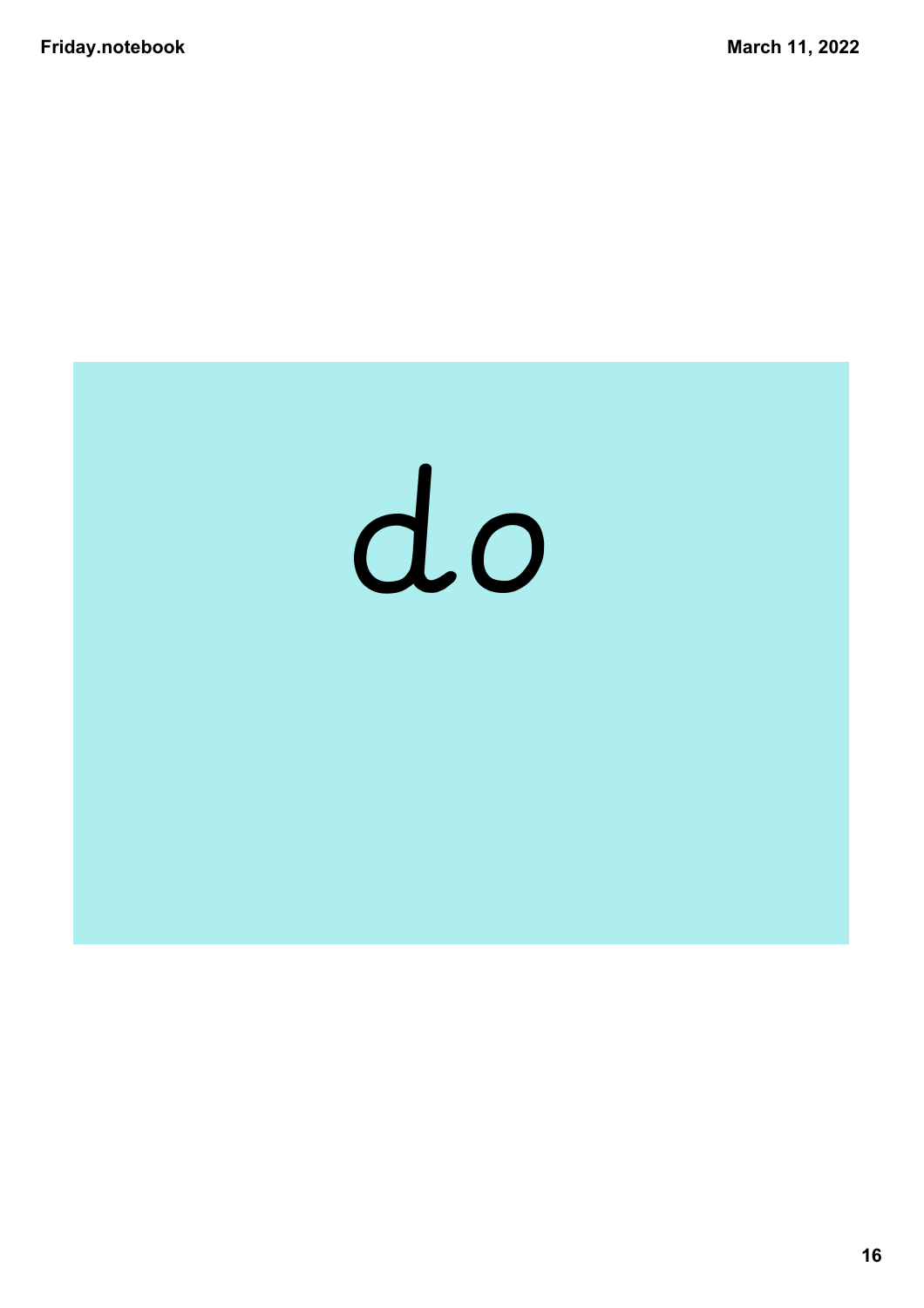# when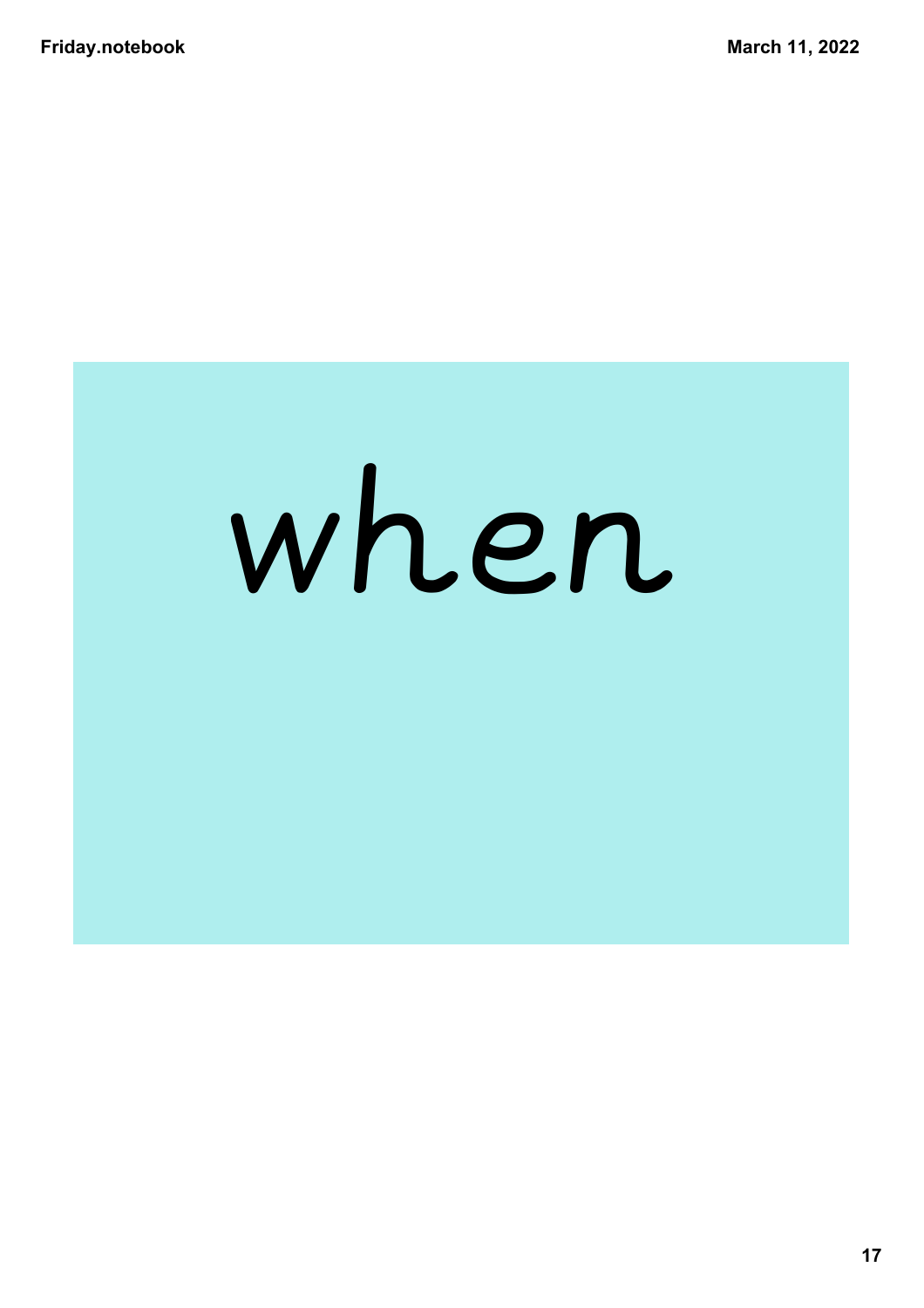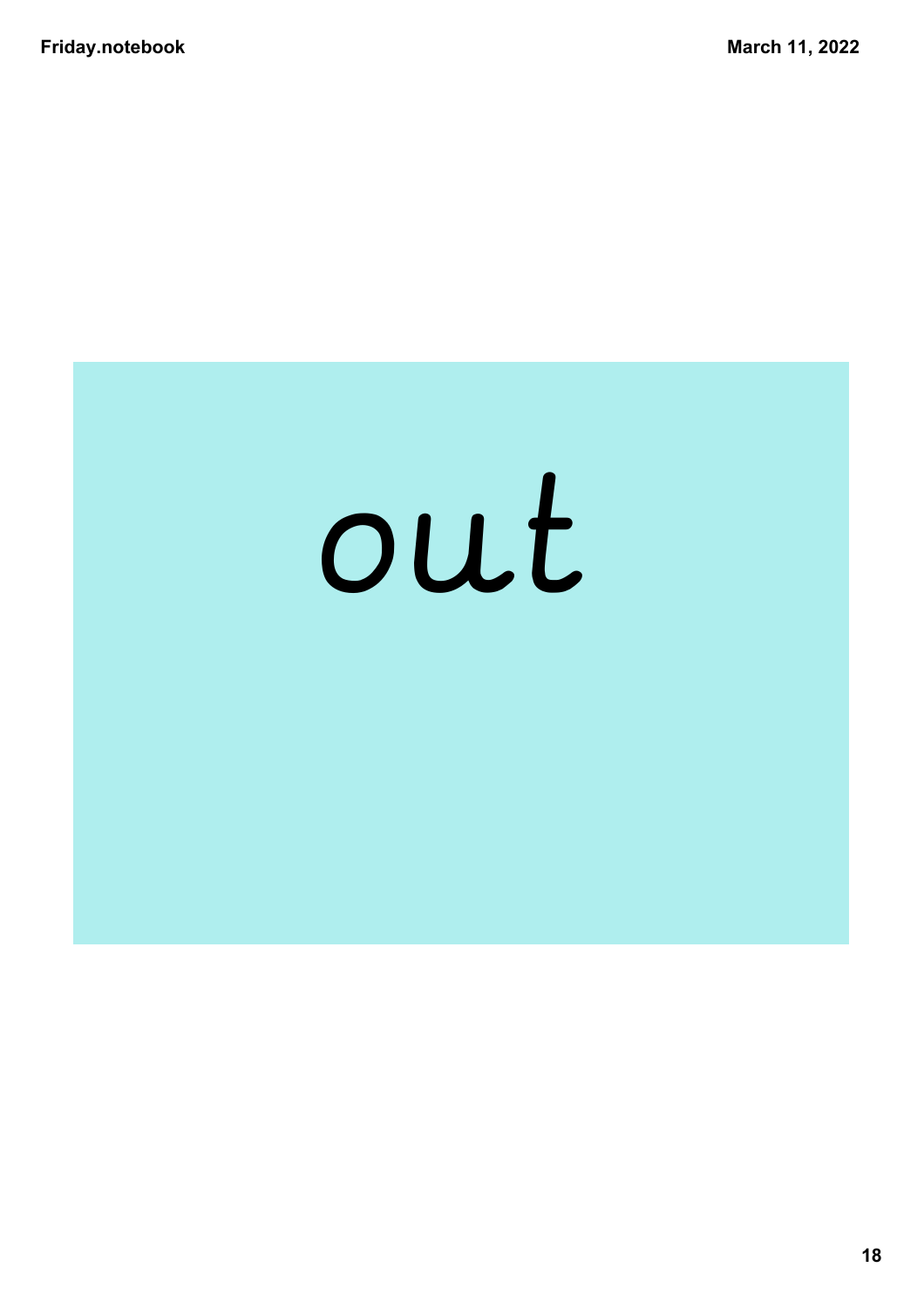## what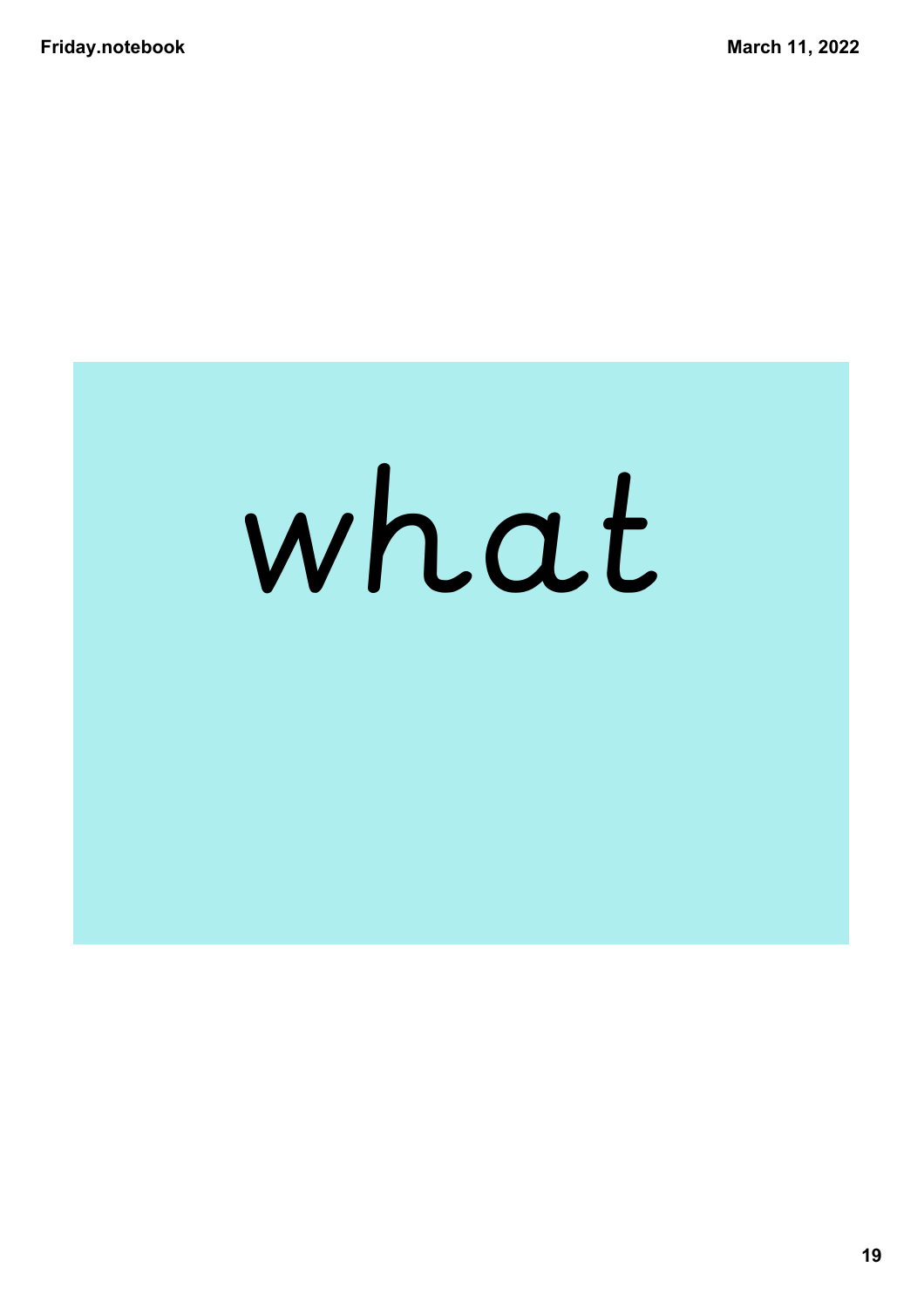#### Read and write phase 5 graphemes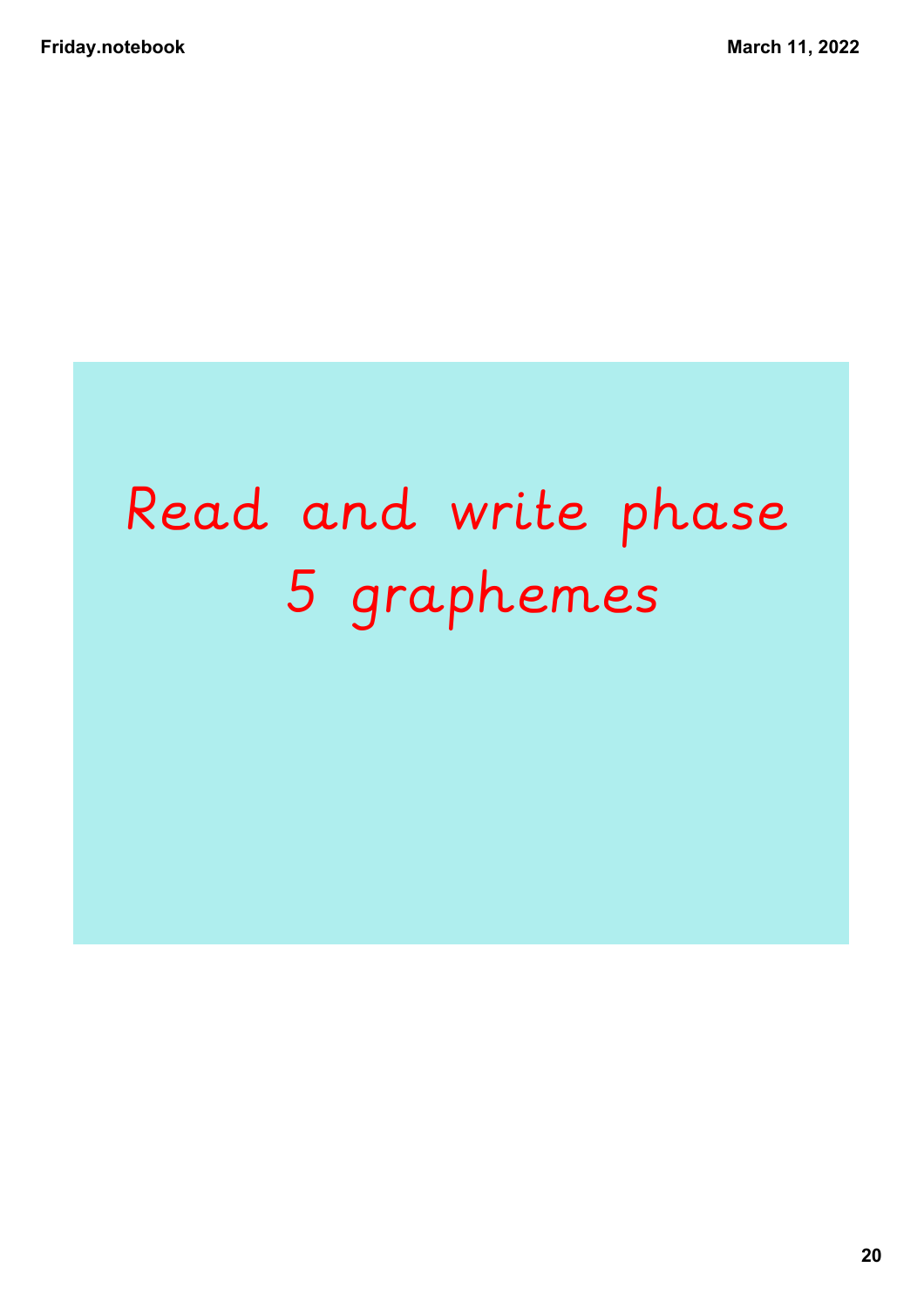#### Write phase 5 words containing todays revisit graphemes.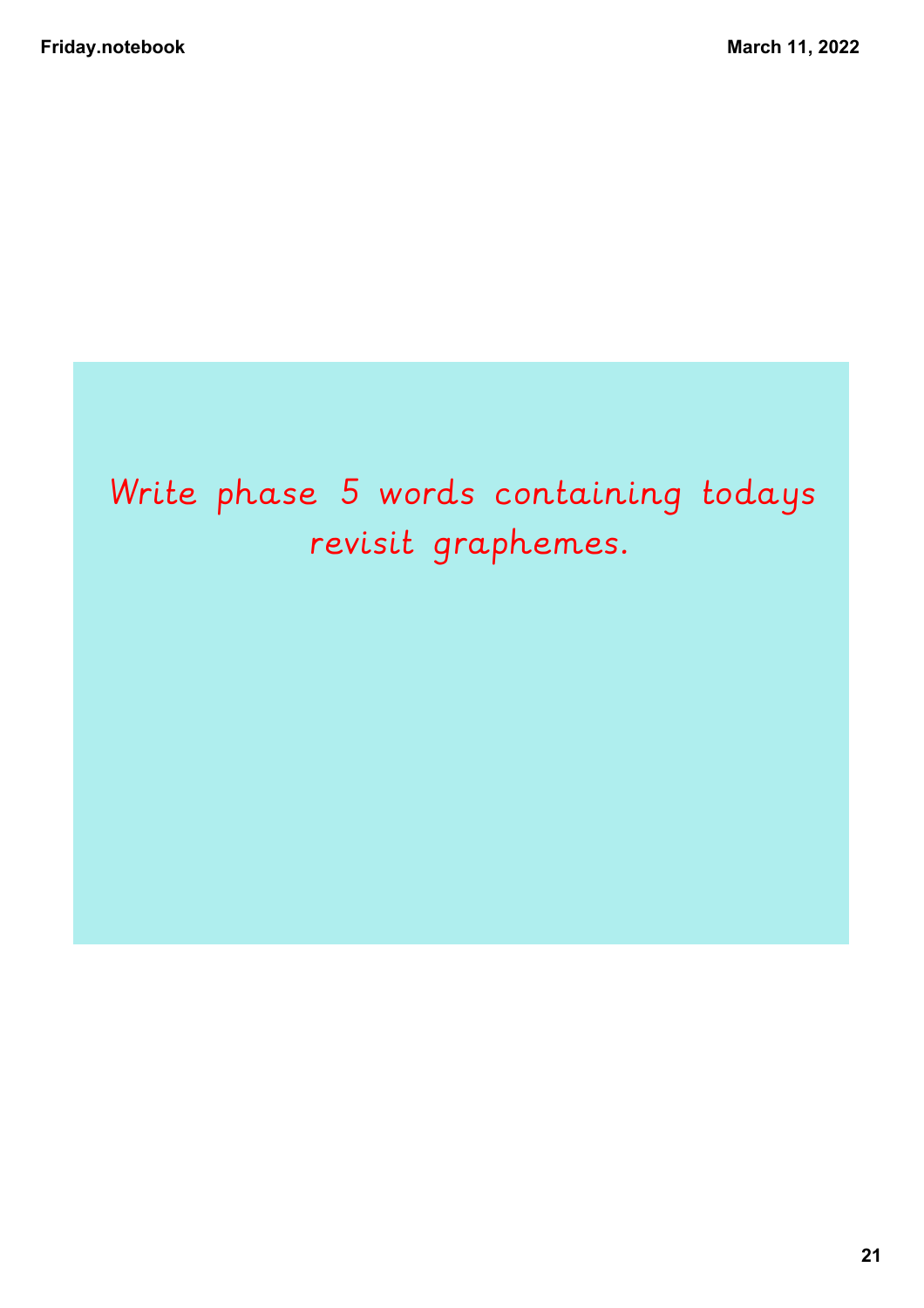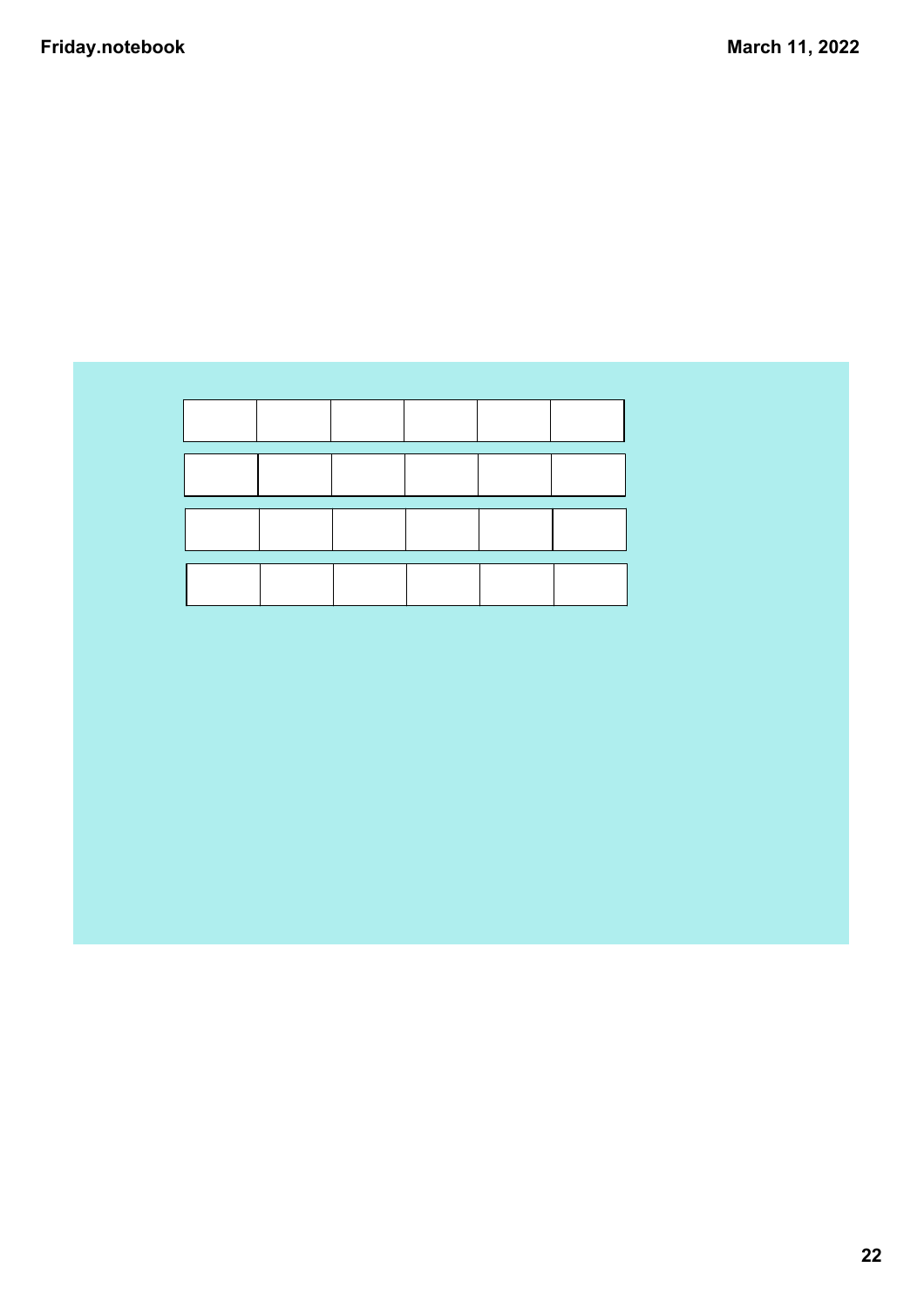#### Read polysyllabic words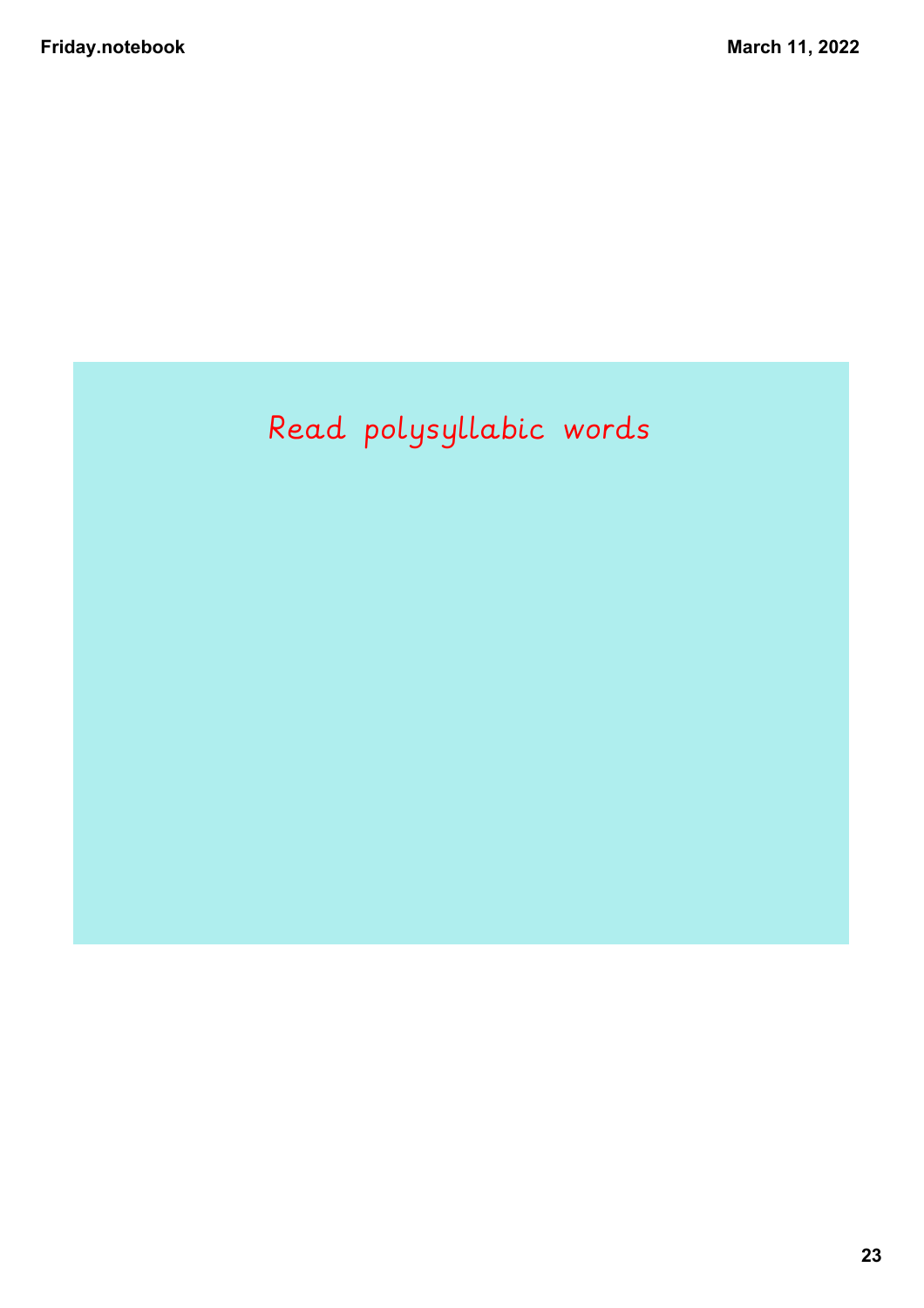### tomatoes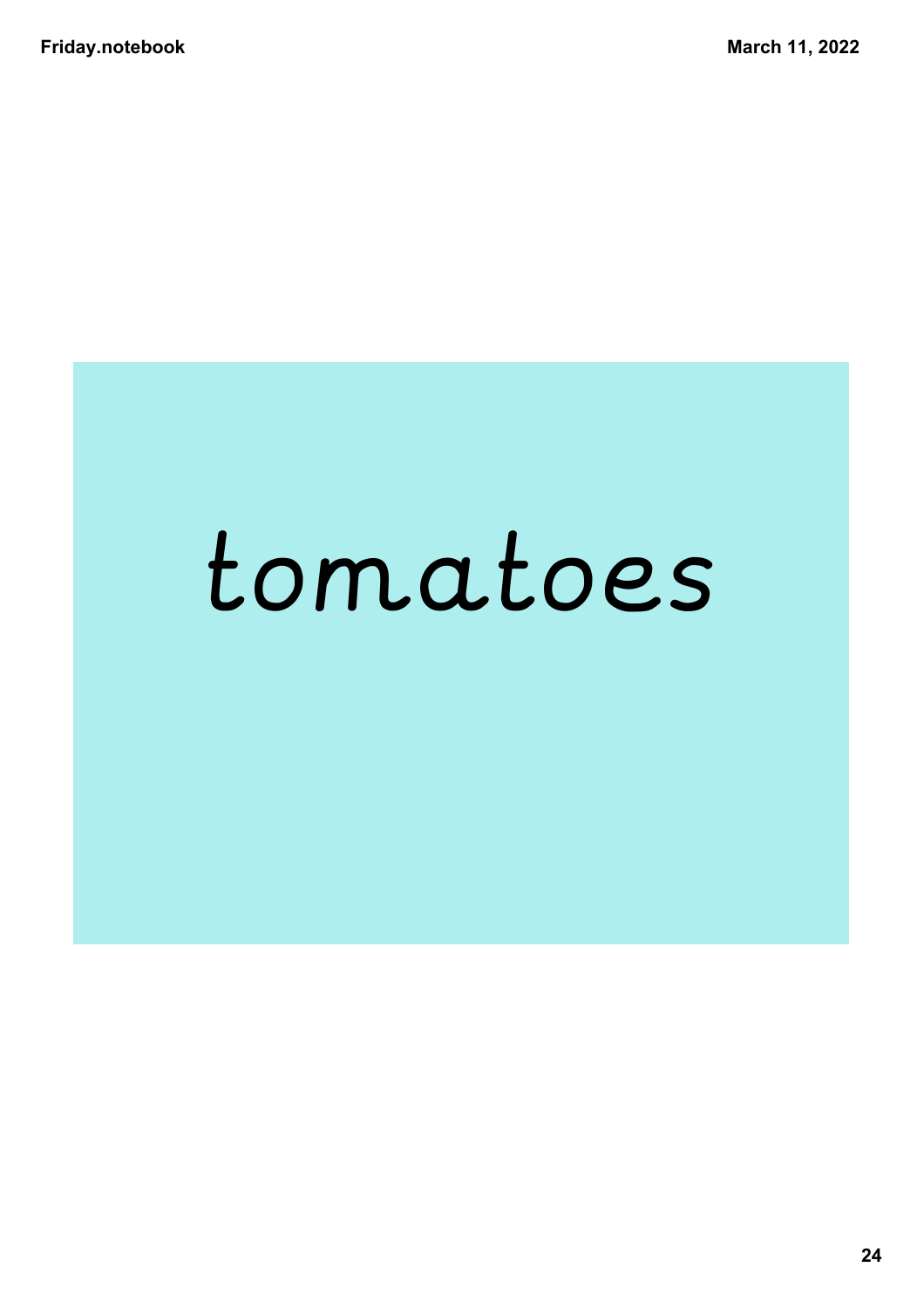### whisper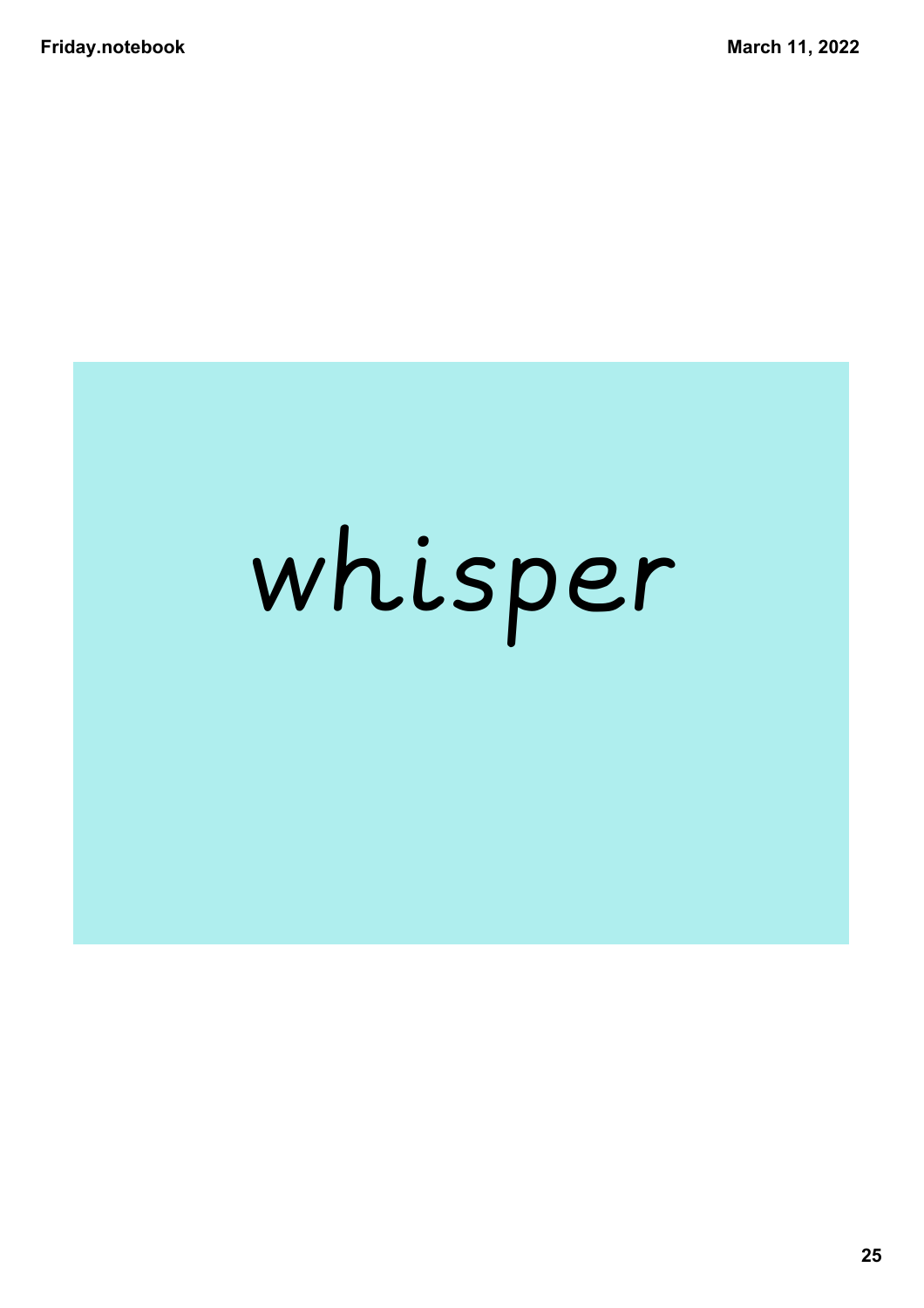### inside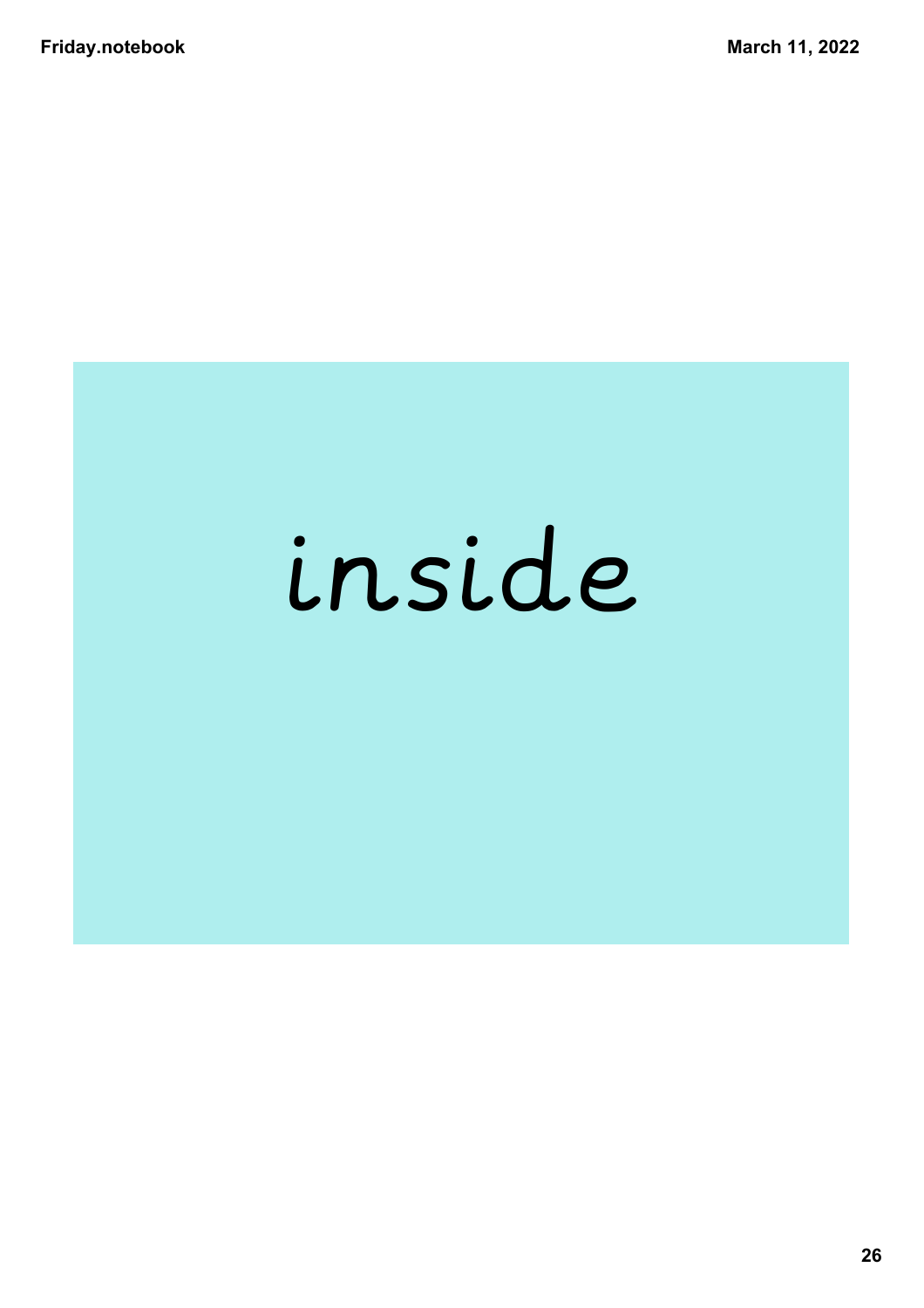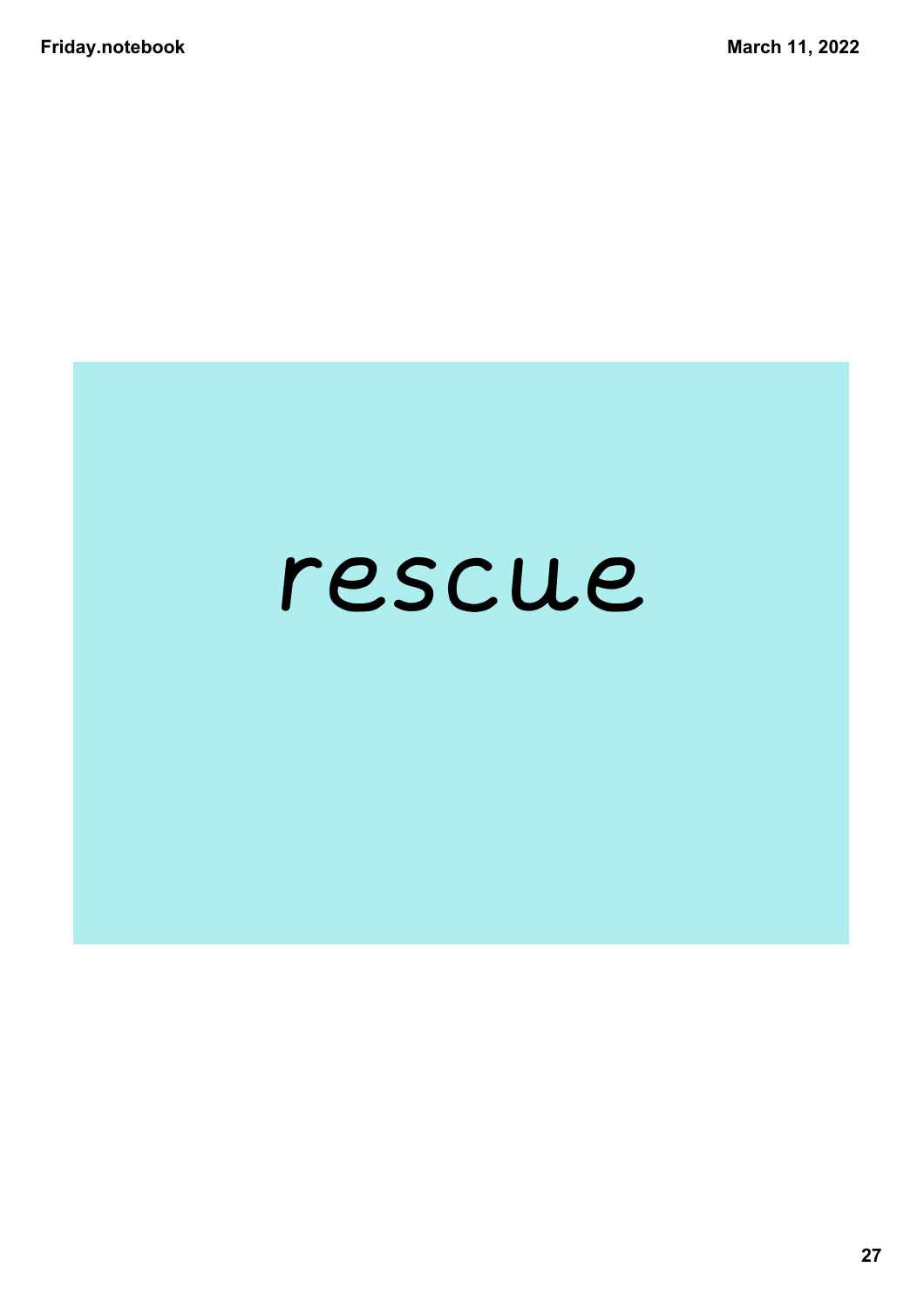### microphone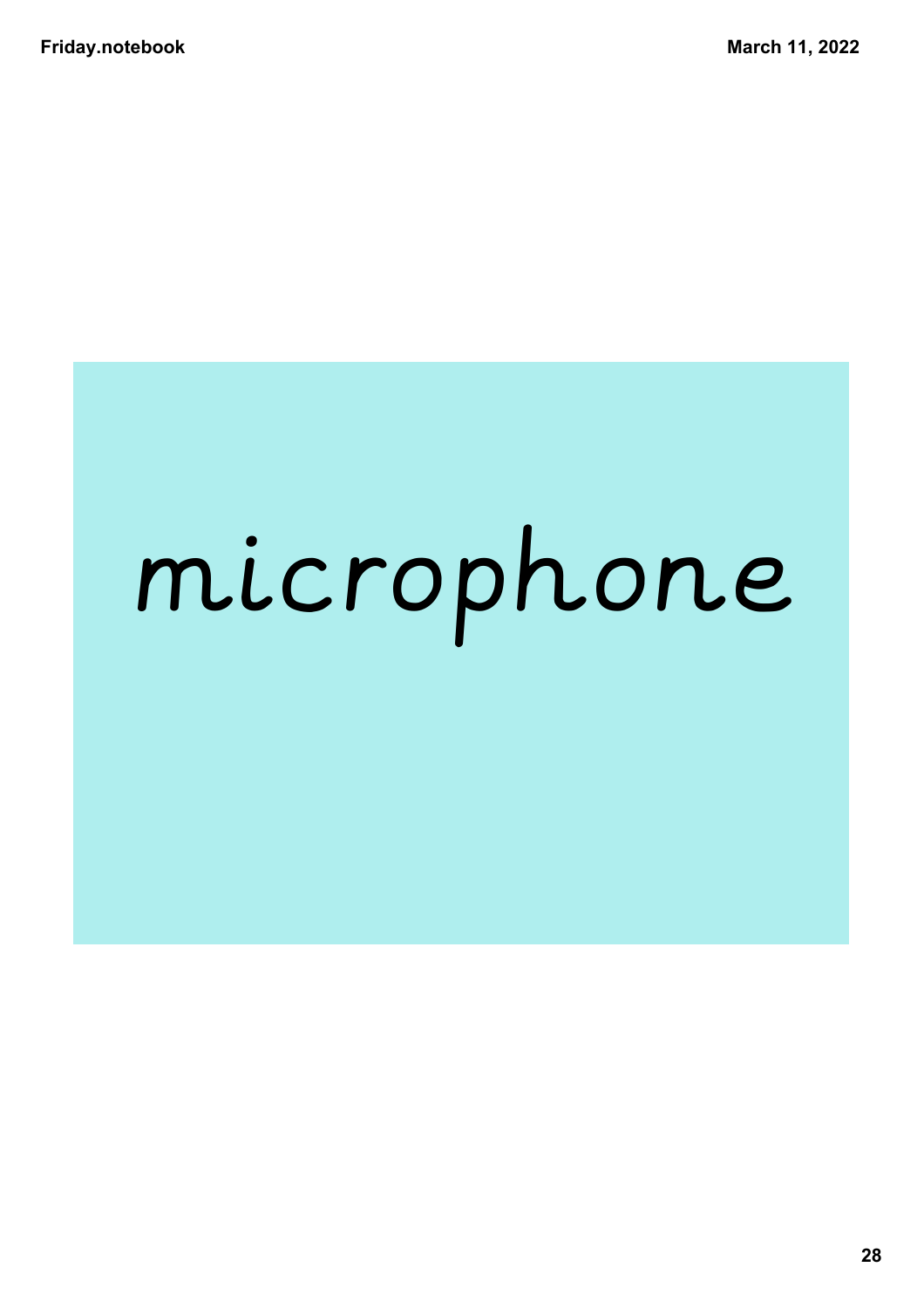# elephant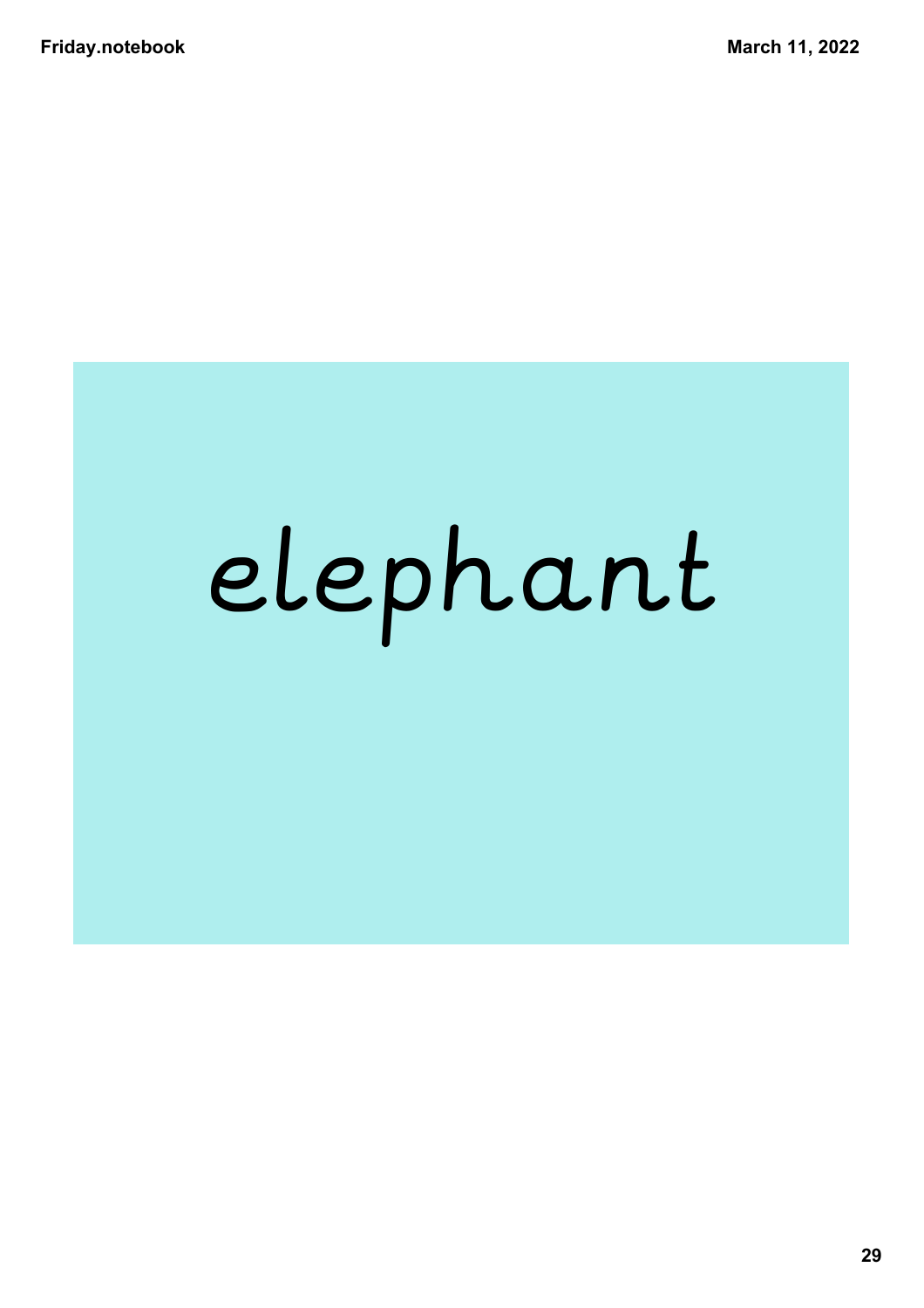### turkey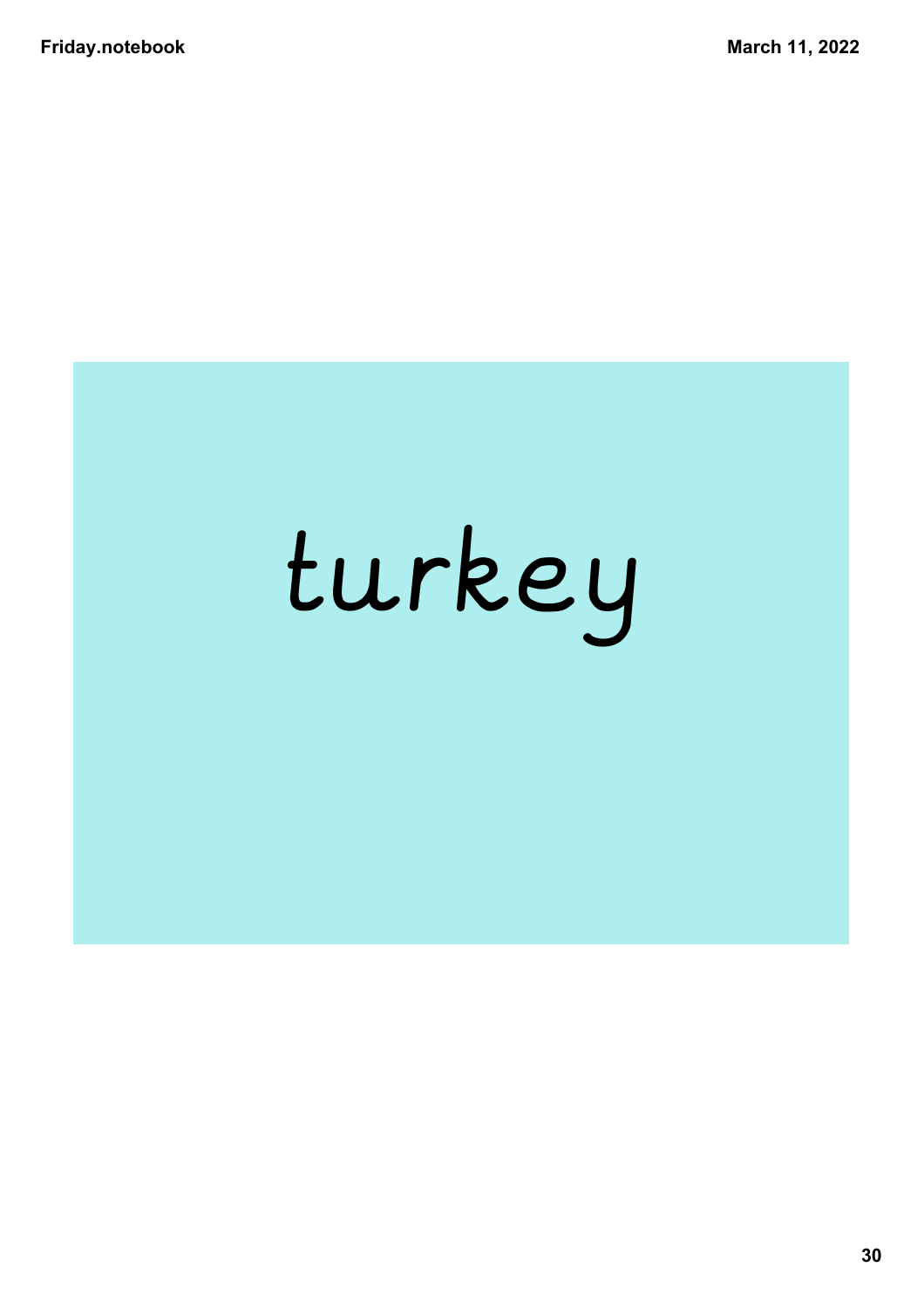# mountain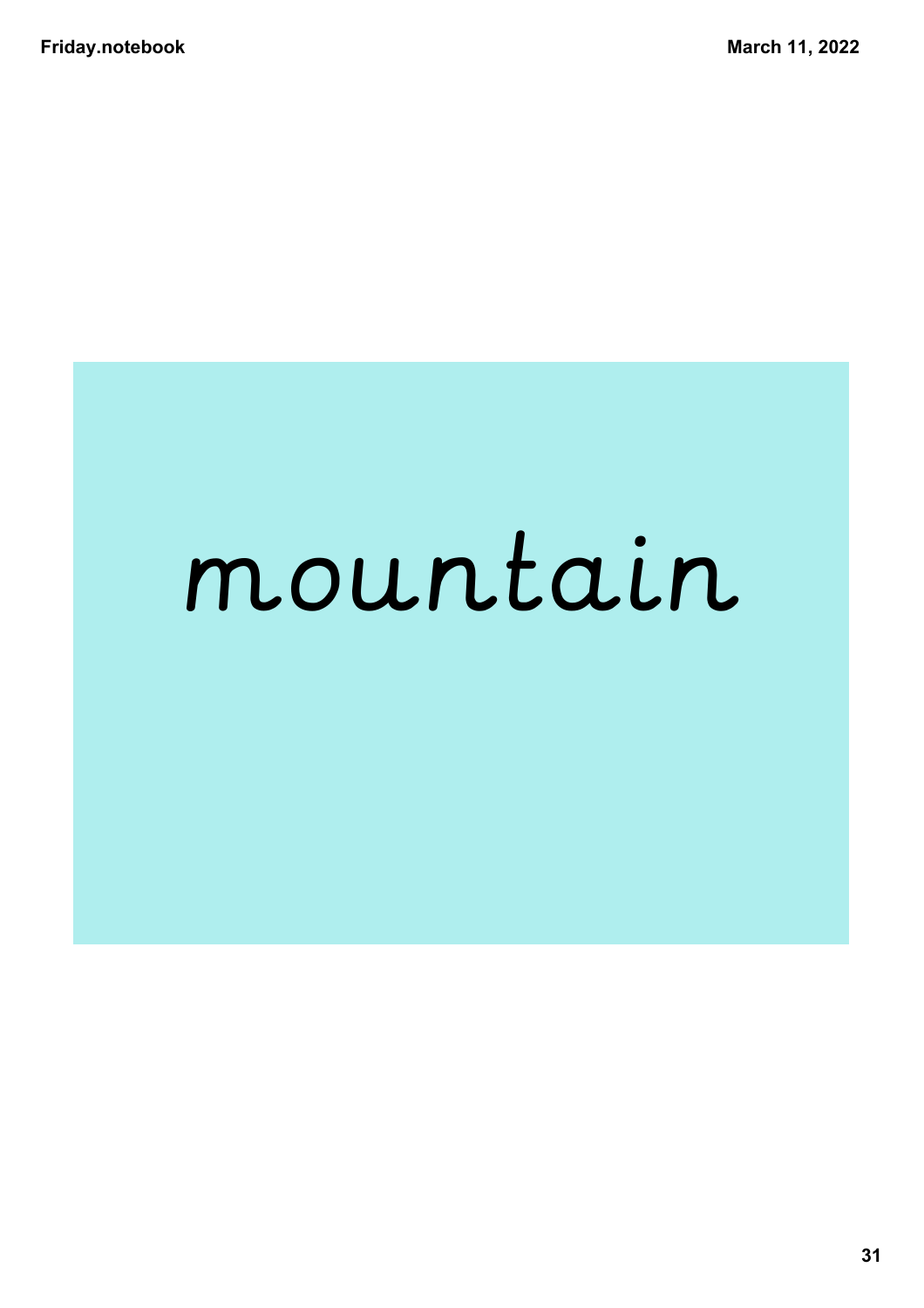#### Teach - Alternative spellings for phonemes.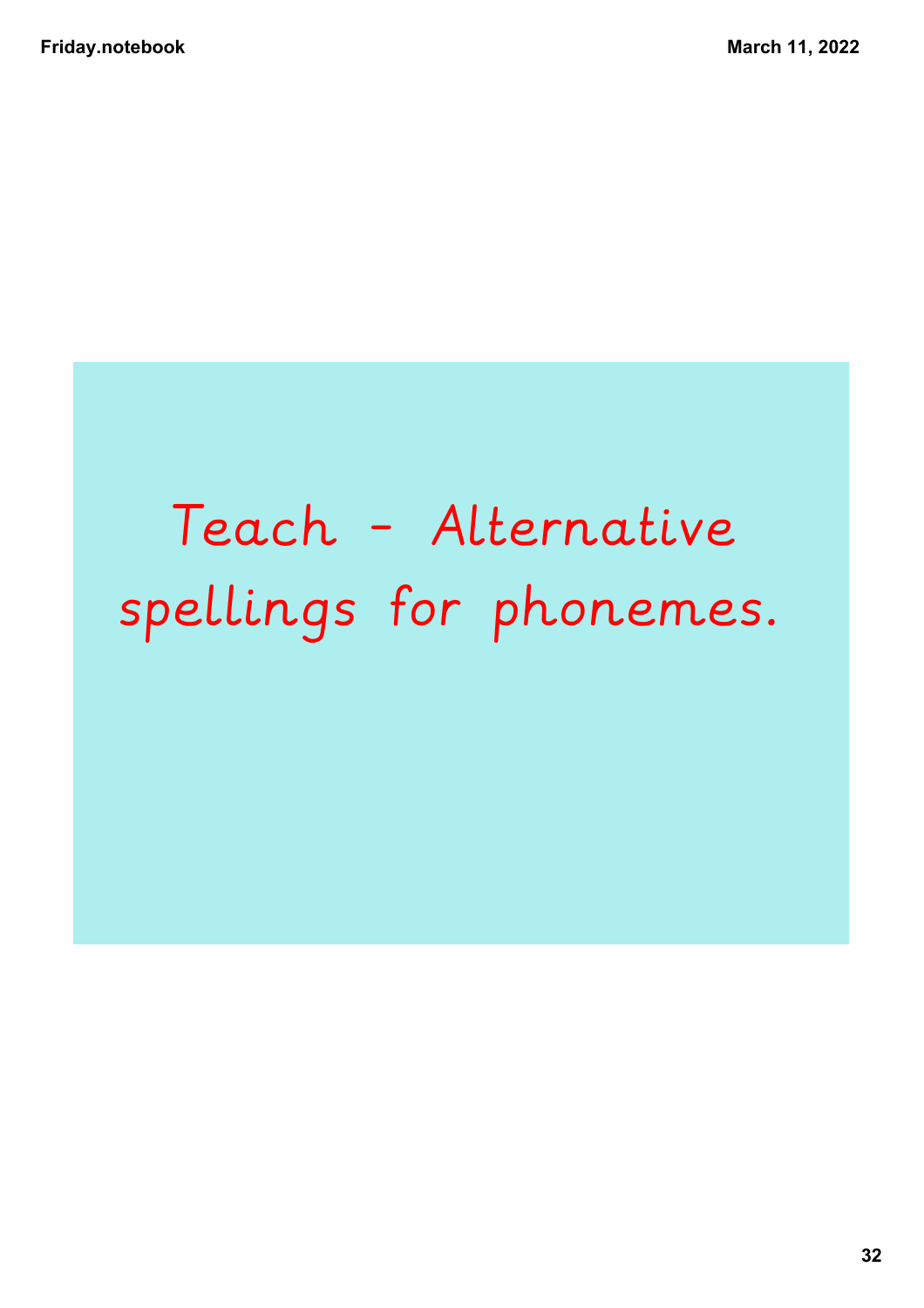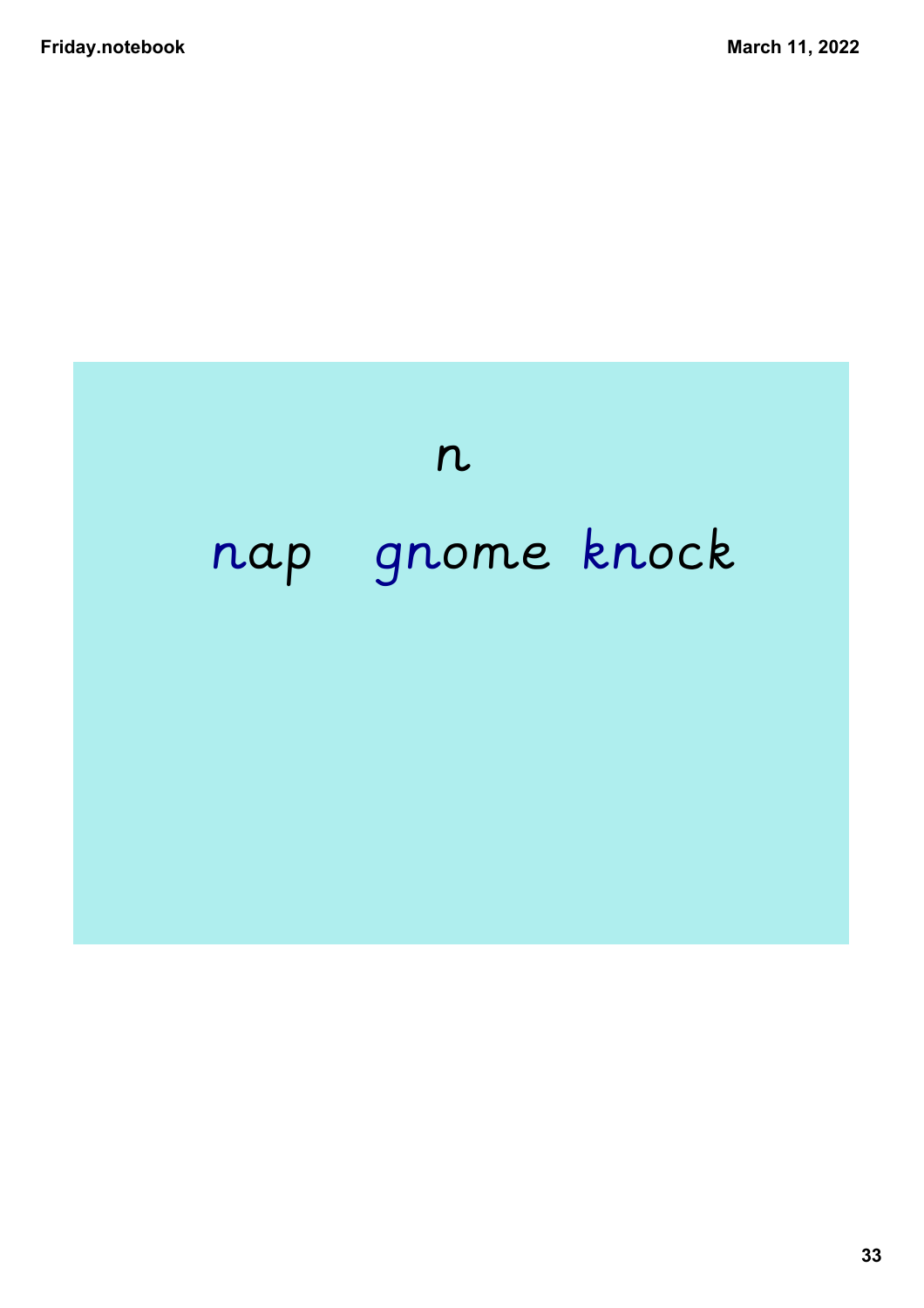#### n kn gn

I knitted a pair of knickers for my gnome called Norris.